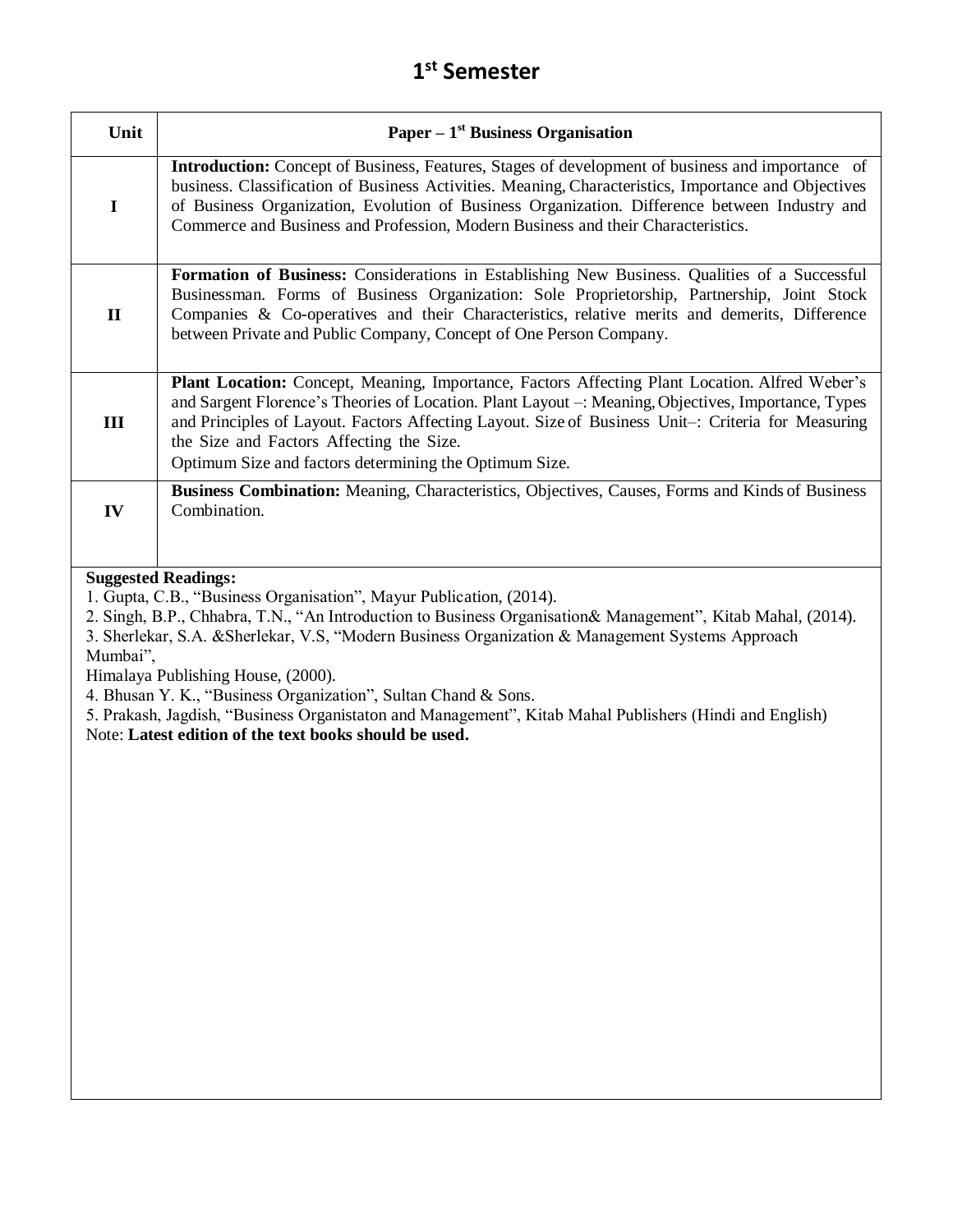| Unit           | Paper $-2nd$ Business Statistics                                                                                                                                                                                                                                                                                                                                                                                                                                                                                                                                                                                                                                                                               |
|----------------|----------------------------------------------------------------------------------------------------------------------------------------------------------------------------------------------------------------------------------------------------------------------------------------------------------------------------------------------------------------------------------------------------------------------------------------------------------------------------------------------------------------------------------------------------------------------------------------------------------------------------------------------------------------------------------------------------------------|
| $\mathbf I$    | Introduction: Meaning, Scope, Importance and Limitation of Business Statistics, Statistical<br>Investigation- Planning and organization, Statistical units, Methods of Investigation, Census and<br>Sampling. Collection of Data- Primary and Secondary Data, Editing of Data Classification of data,<br>Frequency Distribution and Statistical Series, Tabulation of Data. Indian Statisticians- Father of<br>Indian Statistics (Prof. Prashant Chandra Mahalanobis).                                                                                                                                                                                                                                         |
| $\mathbf{I}$   | Measures of Central Tendency: Arithmetic Mean, Combined Mean, Median and Mode, Partial<br>Values – Lower Quartile and Upper Quartile.<br>Dispersion: Range, Inter Quartile Range, Quartile Deviation, Mean Deviation, Standard Deviation<br>and its Co- efficient, Co-efficient of Variation and Variance, Skewness - Bowle and Karlpearsion<br>method, Co-efficient of Skewness.                                                                                                                                                                                                                                                                                                                              |
| $\mathbf{III}$ | Correlation (only individual series) : Meaning, application, types and degree of correlation,<br>Methods- Karl Pearson's Coefficient of Correlation and Spearman's Coefficient of Correlation.                                                                                                                                                                                                                                                                                                                                                                                                                                                                                                                 |
| IV             | <b>Index Number:</b> Meaning, Types and Uses, Methods of constructing Price Index<br>Number, Fixed Base Method, Chain Base Method, Fisher's Ideal Index Number, Time and Factor<br>reversal test                                                                                                                                                                                                                                                                                                                                                                                                                                                                                                               |
| Delhi.         | <b>Note: Use of Simple Calculator Allowed</b><br><b>Suggested Readings:</b><br>1. R.K. Mittal & others, Business Statistics (Hindi & English) – Navneet Publication No/Interest<br>2. Anurag Agarwal, Business Statistics (Hindi & English) – KNRN Publication Meerut.<br>3. Heinz, Kohler: Statistics for Business & Economics, HarperCollins;<br>4. Gupta, S.C. Fundamental of Statistics, Himalaya Publication.<br>5. Sharma J.K., Business Statistics, Pearson Education.<br>6. Gupta S.P. & Gupta Archana, Elementary Statistics, (English and Hindi) Sultan Chand & Sons, New<br>7. Singh S.P., Business Statistics, S. Chand & Sons, New Delhi<br>8. Gupta B.N., Business Statistics, Rajiv, SBPD, Agra |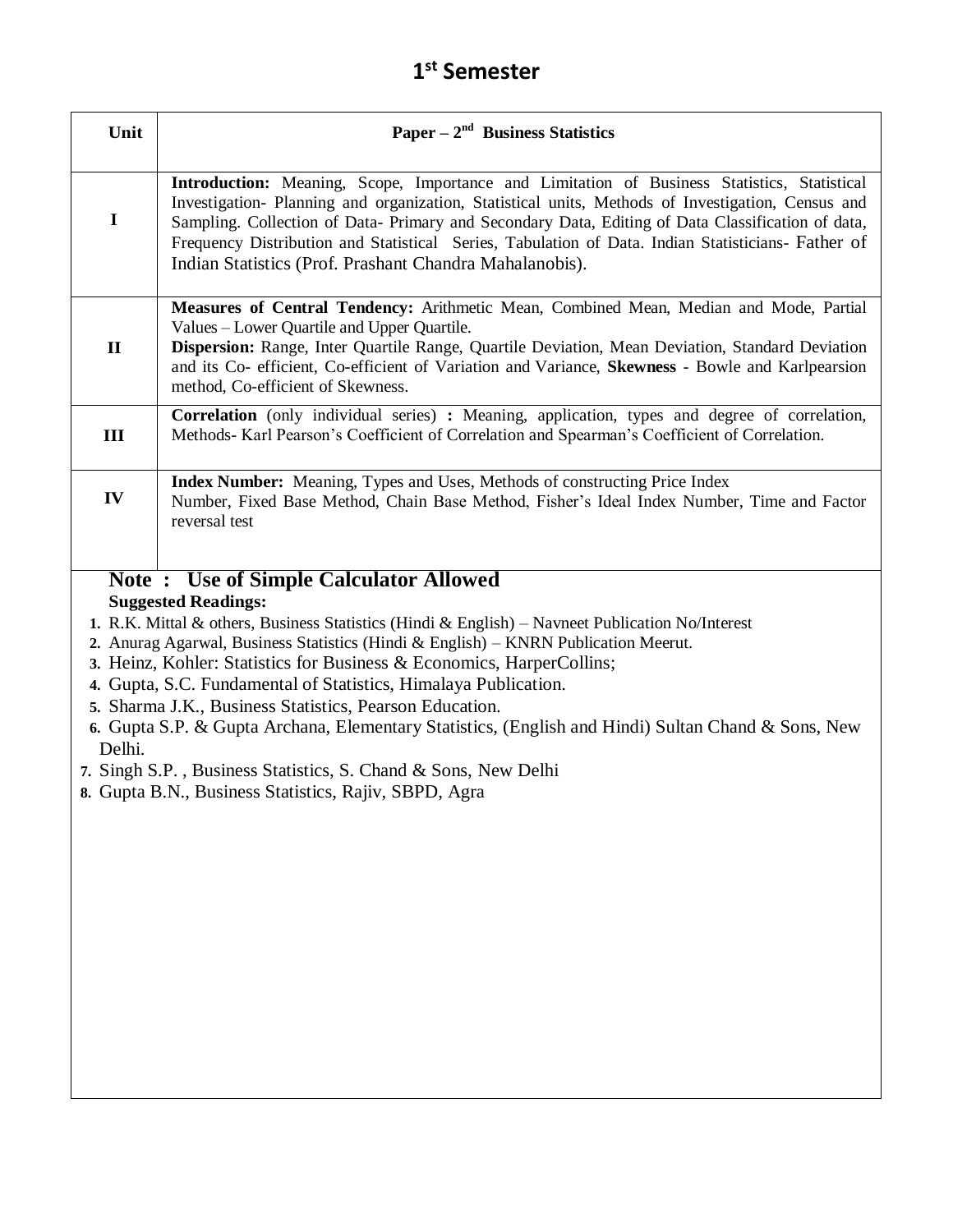| Unit                | Paper $-3rd$ Business Communication                                                                                                                                                                                                                                                                                                                                                                                                                                                                                                                                                                                                                                                                                                                                                                                                                                                                                                                            |
|---------------------|----------------------------------------------------------------------------------------------------------------------------------------------------------------------------------------------------------------------------------------------------------------------------------------------------------------------------------------------------------------------------------------------------------------------------------------------------------------------------------------------------------------------------------------------------------------------------------------------------------------------------------------------------------------------------------------------------------------------------------------------------------------------------------------------------------------------------------------------------------------------------------------------------------------------------------------------------------------|
| 1.                  | Introduction: Process and Importance of Communication, Types of Communication (verbal & Non<br>Verbal), Different forms of Communication. Barriers of Communication & improvements,<br>Psychological effective communication: principle of effective communication. Indian Models of<br>Communication - Aristotle and U.S Rai                                                                                                                                                                                                                                                                                                                                                                                                                                                                                                                                                                                                                                  |
| $\mathbf{I}$<br>III | NON-Verbal Aspects of Communicating: Body Language, Kinesics, Proxemics,<br>Paralanguage.<br>Effective Listening: Principles of Effective listening, Factors affecting listening exercises.<br>Interviewing skills: Mock Interview, Appearing in interviews, Writing resume and letter of<br>application for job.<br>Modern forms of communicating: E-Mail, Video Conferencing, online meeting platforms like<br>Zoom, Google meet. Webex etc.<br>Business language and presentation: Importance of Business language, Vocabulary Words often<br>confused, Words often miss pelt, Common errors in Language.<br>Oral Presentation: Importance, Characteristics, Presentation Plan, Power point presentation, Visual<br>aids.<br>Writing skills: Planning business messages, Re-writing and editing, The first draft and<br>Reconstructing the final draft.<br>Business Letters: Important business letters - correspondence with bank and insurance companies, |
|                     | official letter, semi official letter, dunning letter and memorandum.                                                                                                                                                                                                                                                                                                                                                                                                                                                                                                                                                                                                                                                                                                                                                                                                                                                                                          |
| IV                  | Report Writing: Meaning and types of reports, basic format of a report, steps of report writing,<br>meeting report, format requirements of a good meeting report, importance of including visuals such as<br>tables, diagrams and charts in a report, apply citation rules (APA style documentation) in reports.                                                                                                                                                                                                                                                                                                                                                                                                                                                                                                                                                                                                                                               |

#### **Suggested Readings:**

1. Lesikar, R.V. & Flatley, M.E.; Basic Business Communication Skills for Empowering the Internet Generation, Tata McGraw Hill Publishing Company Ltd. New Delhi.

- 2. Bovee, and Thill, Business Communication Today, Pearson Education
- 3. Shirley, Taylor, Communication for Business, Pearson Education
- 4. Locker and Kaczmarek, Business Communication: Building Critical Skills, TMH
- 5. Misra, A.K., Business Communication (Hindi), Sahitya Bhawan Publications Agra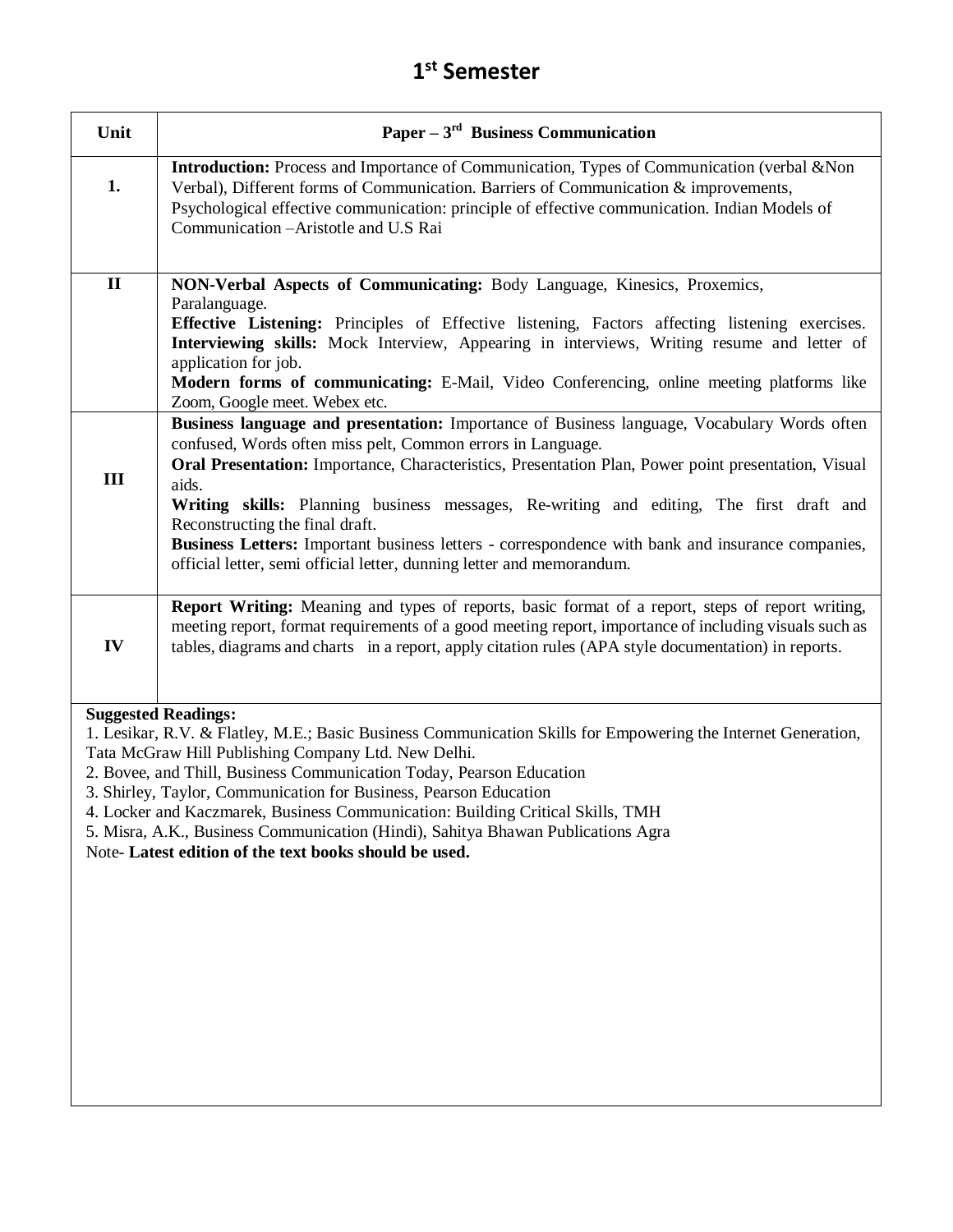| Unit                                                                                                                                                                                                                                                                                                                                                                                                                                                                                                                                                                                                                                                                                                                                                                  | Paper $-4$ <sup>th</sup> Introduction of Computer Application                                                                                                                                                                                                                                                                      |
|-----------------------------------------------------------------------------------------------------------------------------------------------------------------------------------------------------------------------------------------------------------------------------------------------------------------------------------------------------------------------------------------------------------------------------------------------------------------------------------------------------------------------------------------------------------------------------------------------------------------------------------------------------------------------------------------------------------------------------------------------------------------------|------------------------------------------------------------------------------------------------------------------------------------------------------------------------------------------------------------------------------------------------------------------------------------------------------------------------------------|
| $\mathbf I$                                                                                                                                                                                                                                                                                                                                                                                                                                                                                                                                                                                                                                                                                                                                                           | <b>Introduction:</b> Meaning, use of Computer in Business, Elements of Computer System<br>Set-up Indian computing Environment, components of a computer system, Generations of computer<br>and computer languages; Software PC- Software packages-An introduction, Disk Operating system<br>and windows: Number systems and codes. |
| $\mathbf{I}$                                                                                                                                                                                                                                                                                                                                                                                                                                                                                                                                                                                                                                                                                                                                                          | Relevance of Data Base Management Systems and Interpretations of Applications;<br>DBMS system Network, Hierarchical and relational database, application of DBMS systems.                                                                                                                                                          |
| III                                                                                                                                                                                                                                                                                                                                                                                                                                                                                                                                                                                                                                                                                                                                                                   | Data Base Language, dbase package, Basics of data processing; Data Hierarchy and Data file<br>structure, Data files organizations; Master and Transaction file. Programme development cycle,<br>Management of data, processing systems inBusiness organization.                                                                    |
| IV                                                                                                                                                                                                                                                                                                                                                                                                                                                                                                                                                                                                                                                                                                                                                                    | Word processing: Meaning and role of word processing in creating of document,<br>Editing, formatting and printing document using tools such as spelling checks, Data<br>Communication Networking-LAN& WANS.                                                                                                                        |
| <b>Suggested Readings:</b><br>1. Gill, N. S, "Handbook of Computer Fundamentals", Khanna Publishing House, Delhi<br>2. Shrivastava" Fundamental of Computer& Information Systems" (Wiley Dreamtech)<br>3. Leon A and Leon M., "Introduction to Computers" (Vikas, 1st Edition).<br>4. R.S. Salaria, "Computer Fundamentals", Khanna Publishing House, Delhi.<br>5. Norton P., "Introduction to Computers", (TATA McGraw Hill)<br>6. Leon "Fundamentals of Information Technology", (Vikas)<br>7. Ravichandran, A., "Computers Today", Khanna Publishing House, Delhi.<br>8. Sinha, P.K., "Computer Fundamental", BPB Publications (Hindi and English)<br>9. Laudon & Laudon, "Management Information System"<br>Note-Latest edition of the text books should be used. |                                                                                                                                                                                                                                                                                                                                    |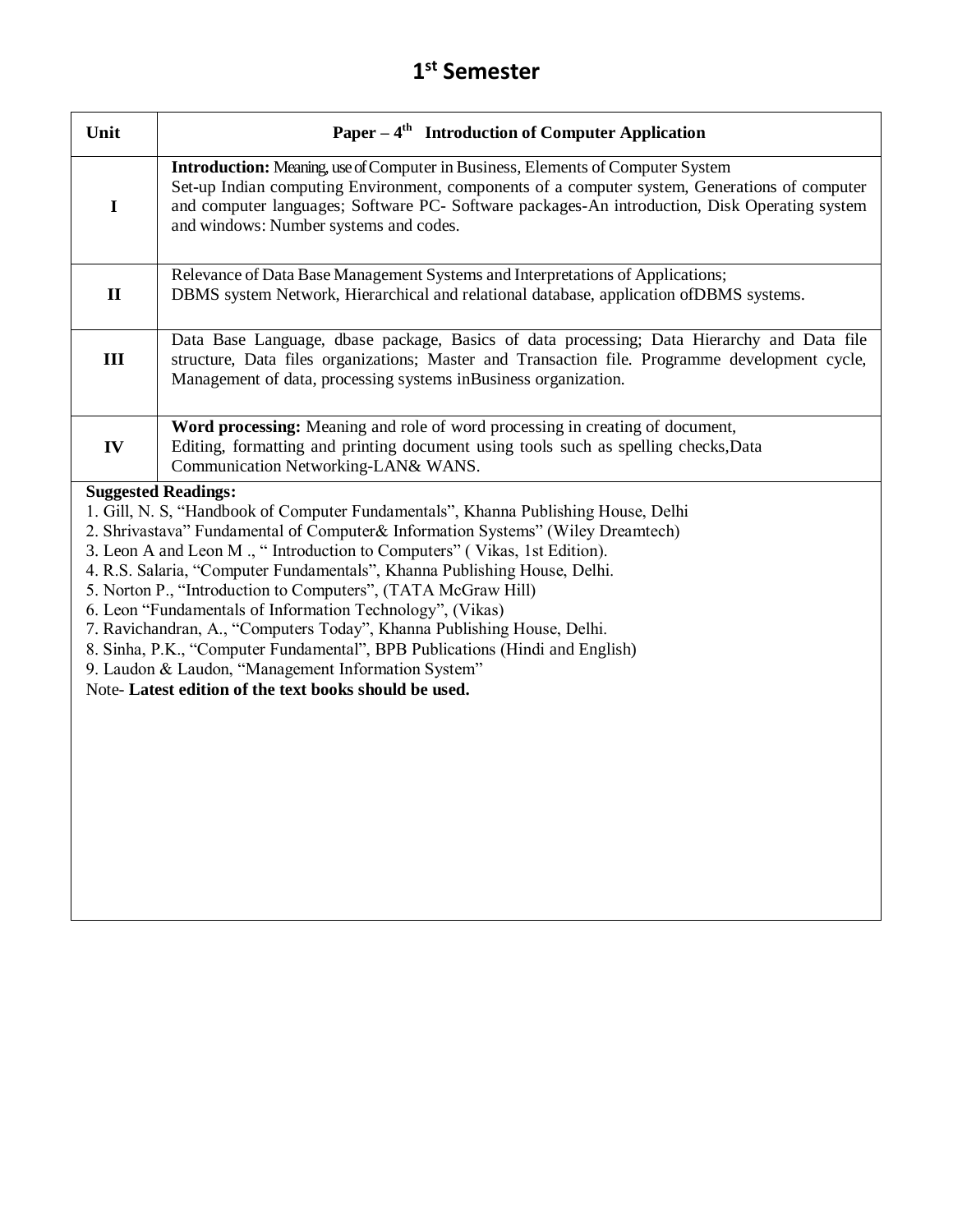| Unit         | <b>Paper</b> – $1^{st}$ Business Management                                                                                                                                                                                                                                                                                                                                                                                                                                                                                                                                                                                                                                                                                                                                                                                                                                                                                                                                                   |
|--------------|-----------------------------------------------------------------------------------------------------------------------------------------------------------------------------------------------------------------------------------------------------------------------------------------------------------------------------------------------------------------------------------------------------------------------------------------------------------------------------------------------------------------------------------------------------------------------------------------------------------------------------------------------------------------------------------------------------------------------------------------------------------------------------------------------------------------------------------------------------------------------------------------------------------------------------------------------------------------------------------------------|
| $\mathbf I$  | Introduction: Concept, Characteristics, Nature, Process and Significance of Management;<br>Managerial Roles (Mintzberg); Development of Management Thought; Classical and Neo Classical<br>System; Contingency Approach, System Approach. Discuss the Management Practices in Indian<br>"Vedas".                                                                                                                                                                                                                                                                                                                                                                                                                                                                                                                                                                                                                                                                                              |
| $\mathbf{I}$ | Planning: Concept, Characteristics, Process, Importance and Types, Criteria of effective planning.<br>Decision-Making: Concept, Process, Types and Importance. Management by Objectives.<br>Organisation: Concept, Nature, Process and Significance. Authority and Responsibility<br>Relationship. Organisational Structure - Functional & Divisional                                                                                                                                                                                                                                                                                                                                                                                                                                                                                                                                                                                                                                         |
| III          | Directing: Concept and Techniques, Motivation- Concept, Types, Importance, Theories-Maslow,<br>Herzberg, McGregor, Ouchi, Financial and Non-Financial Incentives. Leadership: Meaning,<br>Concept, Functions and Leadership styles, Likert's Four System of Leadership.                                                                                                                                                                                                                                                                                                                                                                                                                                                                                                                                                                                                                                                                                                                       |
| IV           | Controlling: Meaning, Importance and Process, Effective Control System. Techniques of Control.<br>Management of Change: Concept, Nature, Types of Changes and Process of Planned Change,<br>Resistance to Change and methods of reducing resistance to change.                                                                                                                                                                                                                                                                                                                                                                                                                                                                                                                                                                                                                                                                                                                                |
|              | <b>Suggested Readings:</b><br>1. Gupta, C.B., "Business Organisation", Mayur Publiction, (2014).<br>2. Singh, B.P., Chhabra, T.N., "An Introduction to Business Organisation & Management", Kitab Mahal, (2014).<br>3. Sherlekar, S.A. and Sherlekar, V.S, "Modern Business Organization & Management Systems Approach<br>Mumbai", Himalaya Publishing House, (2000).<br>4. Bhusan Y. K., "Business Organization", Sultan Chand & Sons, (1970).<br>5. Jagdish Prakash, "Business Organistaton and Management", Kitab Mahal publishers, (1997).<br>6. Agarwal K.K., "Business Organisation and Management".<br>7. Joshi, G.L., "Vyavasayik Sanghathan Evam Prabandha".<br>8. Prasad, Jagdish, "Vyavasayik Sanghathan Evam Prabandha".<br>9. Shukla, Sudhir, "Vyavasayik Sanghathan Evam Prabandha".<br>10. Shukla, Sudhir, "Management Concept & Principles".<br>11. Yadav, Pankaj, Business Management, Neel Kamal Prakashan, Delehi<br>Note-Latest edition of the text books should be used. |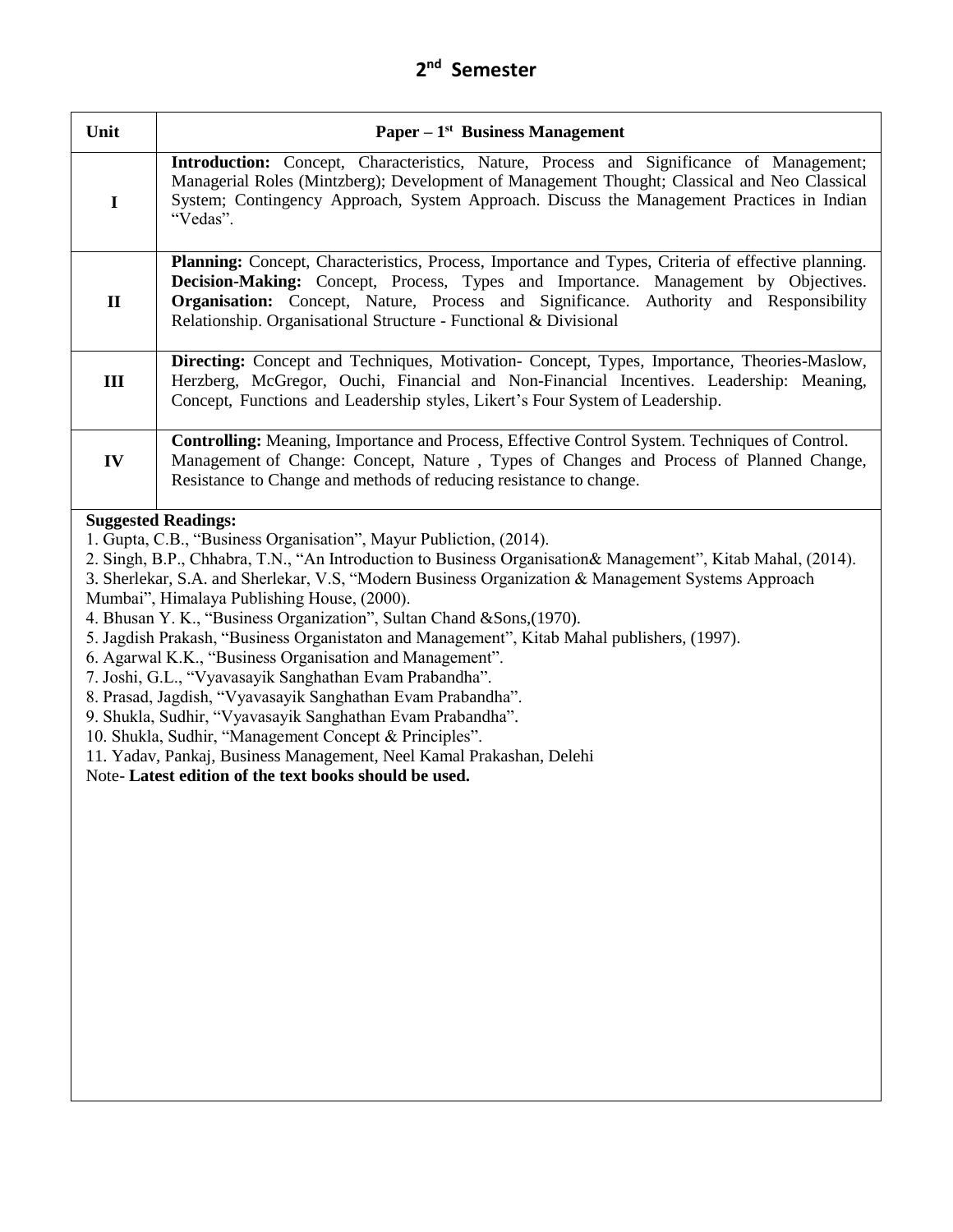| Unit                                                                                                                                                                                                                                                                                                                                                                                                                                                                                                                                                                                                                                                                                                                                                                                                                                                                                                                                                         | Paper $-2nd$ Financial Accounting                                                                                                                                                                                                                                                                                                                                                                              |  |
|--------------------------------------------------------------------------------------------------------------------------------------------------------------------------------------------------------------------------------------------------------------------------------------------------------------------------------------------------------------------------------------------------------------------------------------------------------------------------------------------------------------------------------------------------------------------------------------------------------------------------------------------------------------------------------------------------------------------------------------------------------------------------------------------------------------------------------------------------------------------------------------------------------------------------------------------------------------|----------------------------------------------------------------------------------------------------------------------------------------------------------------------------------------------------------------------------------------------------------------------------------------------------------------------------------------------------------------------------------------------------------------|--|
| $\mathbf I$                                                                                                                                                                                                                                                                                                                                                                                                                                                                                                                                                                                                                                                                                                                                                                                                                                                                                                                                                  | Introduction : Meaning, Nature and scope of Accounting, Types of Accounting, Accounting<br>Principles, Accounting Equation, Accounting Conventions and Postulates. Indian and International<br>Accounting Standards (Only Outline).<br>Introduction and thoughts of father of Accountancy in India : Shri Kalyan Subramani Aiyar (K.S.<br>Aiyar) 1859-1940                                                     |  |
|                                                                                                                                                                                                                                                                                                                                                                                                                                                                                                                                                                                                                                                                                                                                                                                                                                                                                                                                                              |                                                                                                                                                                                                                                                                                                                                                                                                                |  |
| $\mathbf{I}$                                                                                                                                                                                                                                                                                                                                                                                                                                                                                                                                                                                                                                                                                                                                                                                                                                                                                                                                                 | Accounting Mechanics: Double Entry System, Preparation of Journal, Ledger and Trial Balance,<br>Profit and Loss A/c and Balance Sheet with Adjustments.                                                                                                                                                                                                                                                        |  |
| III                                                                                                                                                                                                                                                                                                                                                                                                                                                                                                                                                                                                                                                                                                                                                                                                                                                                                                                                                          | Hire Purchase System (Excluding small goods and interest accrued method) : Accounting Records<br>in the Books of Hire Purchaser and Vendor, Different Methods of Calculation of Interest and Cash<br>Price, Maintenance of Suspense Account, Payment of Premium, Default in Payment and Returns of<br>Goods.                                                                                                   |  |
|                                                                                                                                                                                                                                                                                                                                                                                                                                                                                                                                                                                                                                                                                                                                                                                                                                                                                                                                                              | Installment Payment System : Difference between Hire Purchase and Installment Payment System.<br>Accounting Records in the book of Purchaser and Vendor, Interest suspense account.                                                                                                                                                                                                                            |  |
| IV                                                                                                                                                                                                                                                                                                                                                                                                                                                                                                                                                                                                                                                                                                                                                                                                                                                                                                                                                           | Departmental Accounts: Meaning, Objects and Importance. Allocation of Indirect Expenses,<br>Departmental Account and General Profit and Loss Account.<br>Branch Accounts: Meaning and Objectives of Branch Account, Importance and Advantages,<br>Classification of Branches, Difference between Department and Branch Accounts. Various Methods<br>of Branch Accounting. (Excluding stock and debtors method) |  |
|                                                                                                                                                                                                                                                                                                                                                                                                                                                                                                                                                                                                                                                                                                                                                                                                                                                                                                                                                              | <b>Suggested Readings:</b>                                                                                                                                                                                                                                                                                                                                                                                     |  |
| 1. Jain & Naranag, "Advanced Accounts", Jain Book Agency,<br>2. Jaisawal, K.S., Financial Accounting, (Both in Hindi & English Version), Vaibhav Laxmi Prakashan.<br>3. Gupta, R. L. & Radhaswamy, M., Financial Accounting: Sultan Chand and sons.<br>4. Shukla, M.C., Grewal T.S. & Gupta, S.C., Advanced Accounts: S. Chand & Co.<br>5. Maheshwari S.N. & Maheshwari S. K, "A text book of Accounting for Management", Vikas Publication<br>6. Shukla, S.M., Financial Accounting, Edition: 51st, Sahitya Bhawan Publications<br>7. Gupta. R.L and Shukla, M.C., "Principles of Accountancy", S. Chand& Company Ltd.<br>8. Arulanandam, M.A. & Raman, K.S., "Advanced Accounting", Vikas Publishers.<br>9. Shukla, M.C., "Advanced Accounting", Sultan Chand & Sons.<br>10. Raj Kumar & other Financial Accounting (Hindi & English) (Navneet Prakashan Najibabad)<br>11. Anurag Agarwal, Financial Accounting (Hindi & English) KNRN Publication, Meerut |                                                                                                                                                                                                                                                                                                                                                                                                                |  |
|                                                                                                                                                                                                                                                                                                                                                                                                                                                                                                                                                                                                                                                                                                                                                                                                                                                                                                                                                              | Note-Latest edition of the text books should be used.                                                                                                                                                                                                                                                                                                                                                          |  |
|                                                                                                                                                                                                                                                                                                                                                                                                                                                                                                                                                                                                                                                                                                                                                                                                                                                                                                                                                              |                                                                                                                                                                                                                                                                                                                                                                                                                |  |
|                                                                                                                                                                                                                                                                                                                                                                                                                                                                                                                                                                                                                                                                                                                                                                                                                                                                                                                                                              |                                                                                                                                                                                                                                                                                                                                                                                                                |  |
|                                                                                                                                                                                                                                                                                                                                                                                                                                                                                                                                                                                                                                                                                                                                                                                                                                                                                                                                                              |                                                                                                                                                                                                                                                                                                                                                                                                                |  |
|                                                                                                                                                                                                                                                                                                                                                                                                                                                                                                                                                                                                                                                                                                                                                                                                                                                                                                                                                              |                                                                                                                                                                                                                                                                                                                                                                                                                |  |
|                                                                                                                                                                                                                                                                                                                                                                                                                                                                                                                                                                                                                                                                                                                                                                                                                                                                                                                                                              |                                                                                                                                                                                                                                                                                                                                                                                                                |  |
|                                                                                                                                                                                                                                                                                                                                                                                                                                                                                                                                                                                                                                                                                                                                                                                                                                                                                                                                                              |                                                                                                                                                                                                                                                                                                                                                                                                                |  |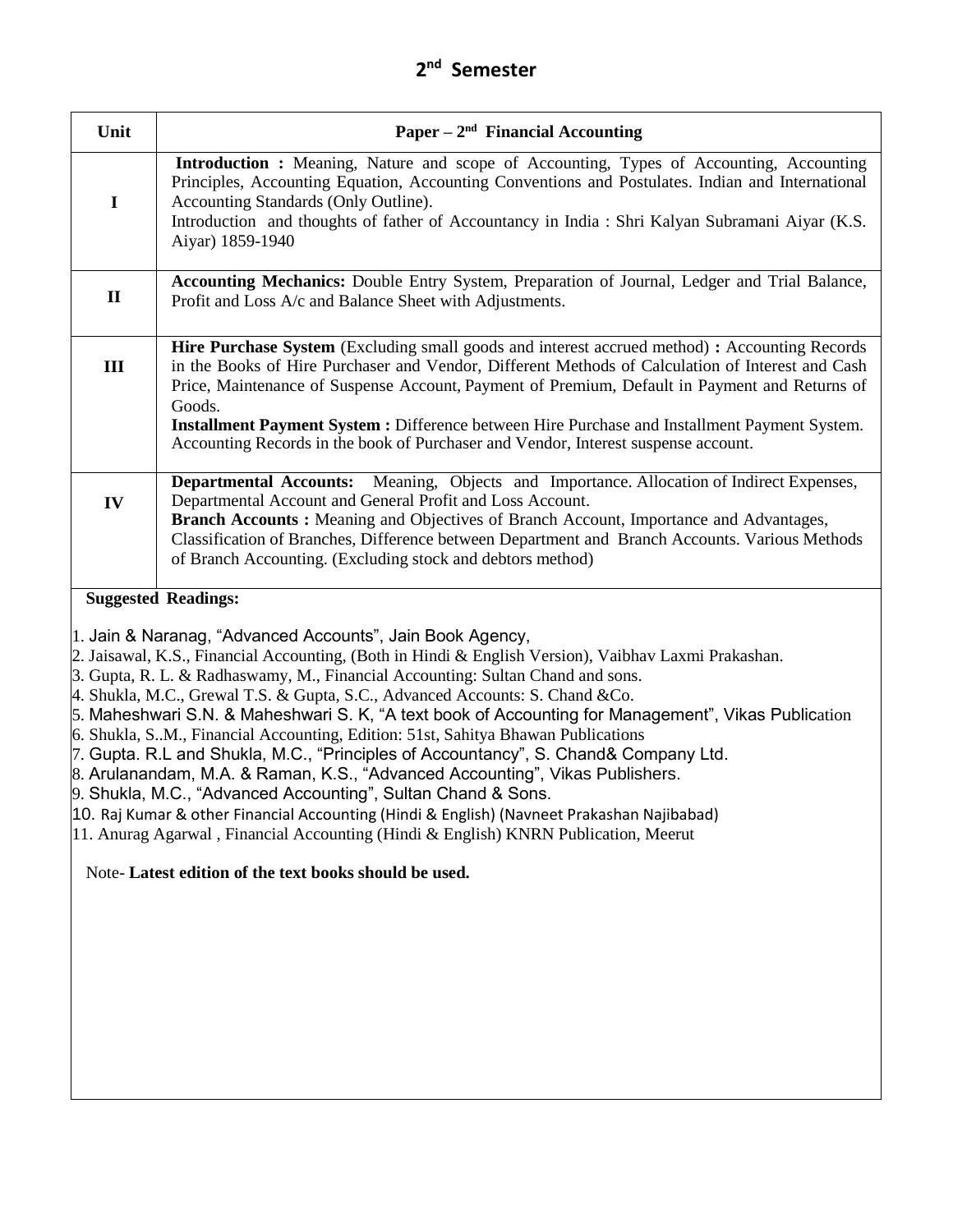| Unit         | Paper $-3^{rd}$ Computerized Accounting                                                                                                                                                                                                                                                                                                                                                                                                                                                                                                                                                                                                                                                                                                                              |
|--------------|----------------------------------------------------------------------------------------------------------------------------------------------------------------------------------------------------------------------------------------------------------------------------------------------------------------------------------------------------------------------------------------------------------------------------------------------------------------------------------------------------------------------------------------------------------------------------------------------------------------------------------------------------------------------------------------------------------------------------------------------------------------------|
| $\mathbf I$  | <b>Introduction:</b> Meaning and benefits of Computerized Accounting, Introduction To Computers<br>(Elements, Capabilities, Limitations Of ComputerSystem). Introduction To Operating Software,<br>Utility Software And Application Software.                                                                                                                                                                                                                                                                                                                                                                                                                                                                                                                        |
| $\mathbf{I}$ | Accounting Information System {AIS}: Meaning and introduction of Accounting Information<br>System (AIS), Users of Accounting Informations and their Needs. QualitativeCharacteristics of<br>Accounting Information. Role of AIS in Management Information System (MIS).                                                                                                                                                                                                                                                                                                                                                                                                                                                                                              |
| III          | Computerised Accounting Systems: Computerized Accounts by using any popular accounting<br>software: Creating a Company; Configure and Features settings; Creating Accounting Ledgers and<br>Groups; Creating Stock Items and Groups; Vouchers Entry                                                                                                                                                                                                                                                                                                                                                                                                                                                                                                                  |
| IV           | Generating Reports: Cash Book, Ledger Accounts, Trial Balance, Profit and Loss Account,<br>Balance Sheet, Funds Flow Statement, Cash Flow Statement Selecting and shutting a Company;<br>Backup and Restore data of a Company.                                                                                                                                                                                                                                                                                                                                                                                                                                                                                                                                       |
| Delhi.       | 1. Computerized Accounting System For B.Com. by Ajay Sharma and Manoj Bansal<br>2. Computerized Accounting System by Neeraj Goyal and Rohit Sachdeva<br>3. Computer Based Accounting by C Mohan Luneja, Sandeep Bansal and Rama Bansal<br>4. Robert N Anthony, David Hawkins, Kenneth A. Merchant, Accounting: Text and Cases.<br>McGraw-Hill Education.<br>5. Charles T. Horngren and Donna Philbrick, Introduction to Financial Accounting, Pearson Education.<br>6. J.R. Monga, Financial Accounting: Concepts and Applications. Mayur Paper Backs, New Delhi.<br>7. M.C.Shukla, T.S. Grewal and S.C.Gupta. Advanced Accounts. Vol.-I. S. Chand & Co., New Delhi.<br>8. S.N. Maheshwari, and. S. K. Maheshwari. Financial Accounting. Vikas Publishing House, New |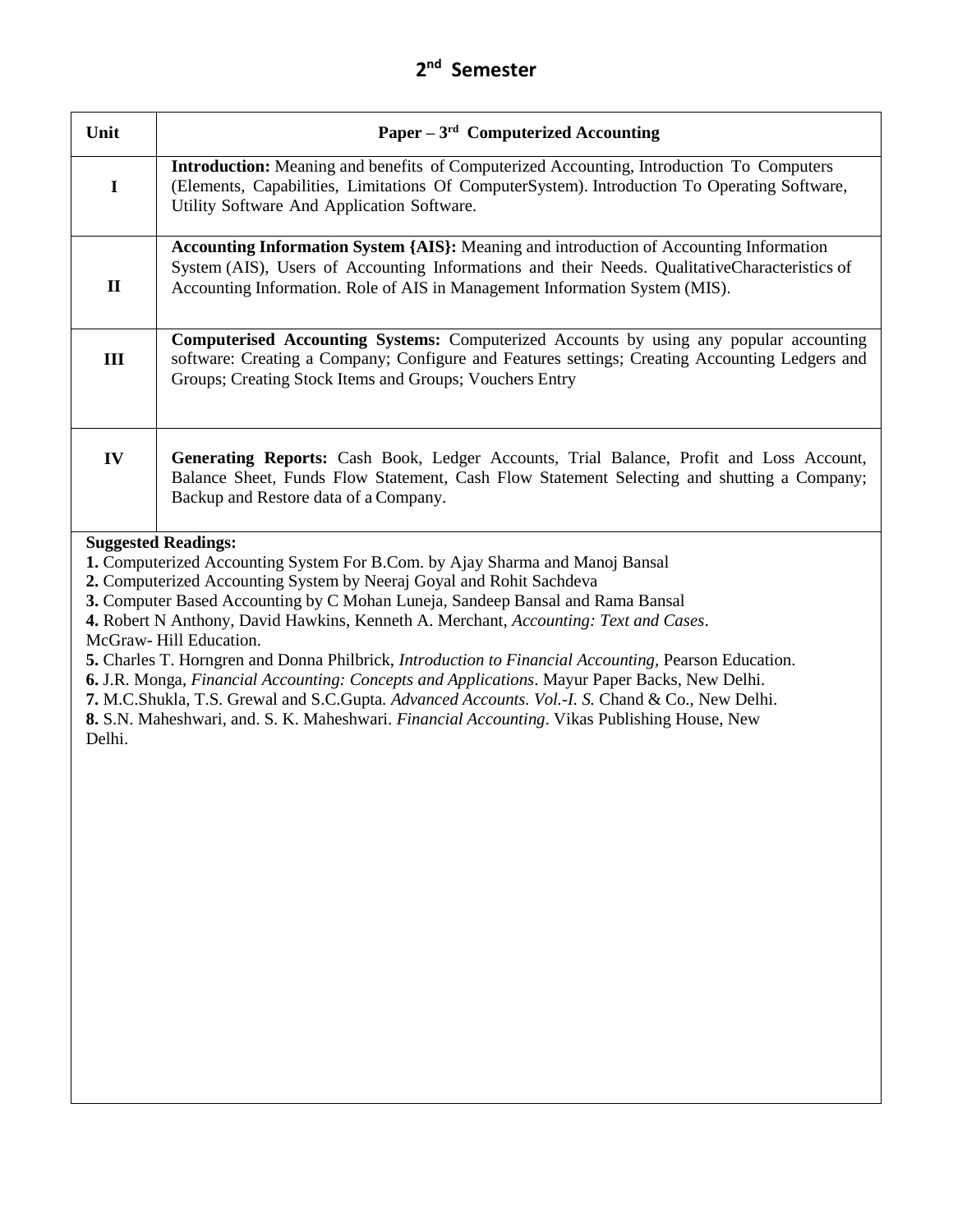| Unit                                                                                                | Paper $-4$ <sup>th</sup> Essential of E-Commerce                                                   |
|-----------------------------------------------------------------------------------------------------|----------------------------------------------------------------------------------------------------|
|                                                                                                     | <b>Internet and Commerce:</b> Business Operations in Commerce Practices Vs Traditional Business    |
|                                                                                                     | Practices; Benefits of E-Commerce to Organization, Consumers, And Society; Limitation of E-        |
|                                                                                                     | Commerce.                                                                                          |
|                                                                                                     | Application in B2C: Consumers Shopping Procedure on The Internet; Products in B2C Model; E-        |
| $\mathbf H$                                                                                         | Brokers; Broker- Based Service Online; Online Travel Tourism Services; Benefits and Impact of E-   |
|                                                                                                     | Commerce on Travel Industry, Online Stock Trading and Its Benefits; Online                         |
|                                                                                                     | Banking and Its Benefit; Online Financial Services and its Future.                                 |
|                                                                                                     | Application in B2B: Applications of B2B; Key Technologies for B2B, Characteristics of The Supplier |
| Ш                                                                                                   | Oriented Marketplace, Buyer Oriented Marketplace and Intermediate Oriented                         |
|                                                                                                     | Marketplace; Just in Time Delivery in B2B.                                                         |
|                                                                                                     | <b>Applications in Governance:</b> EDI In Governance; E Government; E Governance Applications      |
| $\mathbf{IV}$                                                                                       | of The Internet, Concept Of Government-To-Business, Business-To-Government AndCitizen-To-          |
|                                                                                                     | Government; E-Governance Models; Private Sector Interface In E Governance.                         |
|                                                                                                     | <b>Suggested Readings:</b>                                                                         |
|                                                                                                     | 1. Pt Joseph Of E-Commerce Are Indian Perspective Php Learning Private Limited                     |
| 2. Nidhi Dhawan Introduction To E-Commerce International Book House Private Limited                 |                                                                                                    |
| 3. Agarwal Kamlesh And And Agarwal Diksha Bridge To The Online To A Front New Delhi India Macmillan |                                                                                                    |
| India (Hindi and English)                                                                           |                                                                                                    |

4. Manali- Danielle Internet And Internet Engineering Tata Mcgraw-Hill New Delhi

5. Pandey- Concept Of E-Commerce, S.K. Kataria And Sons(Hindi and English)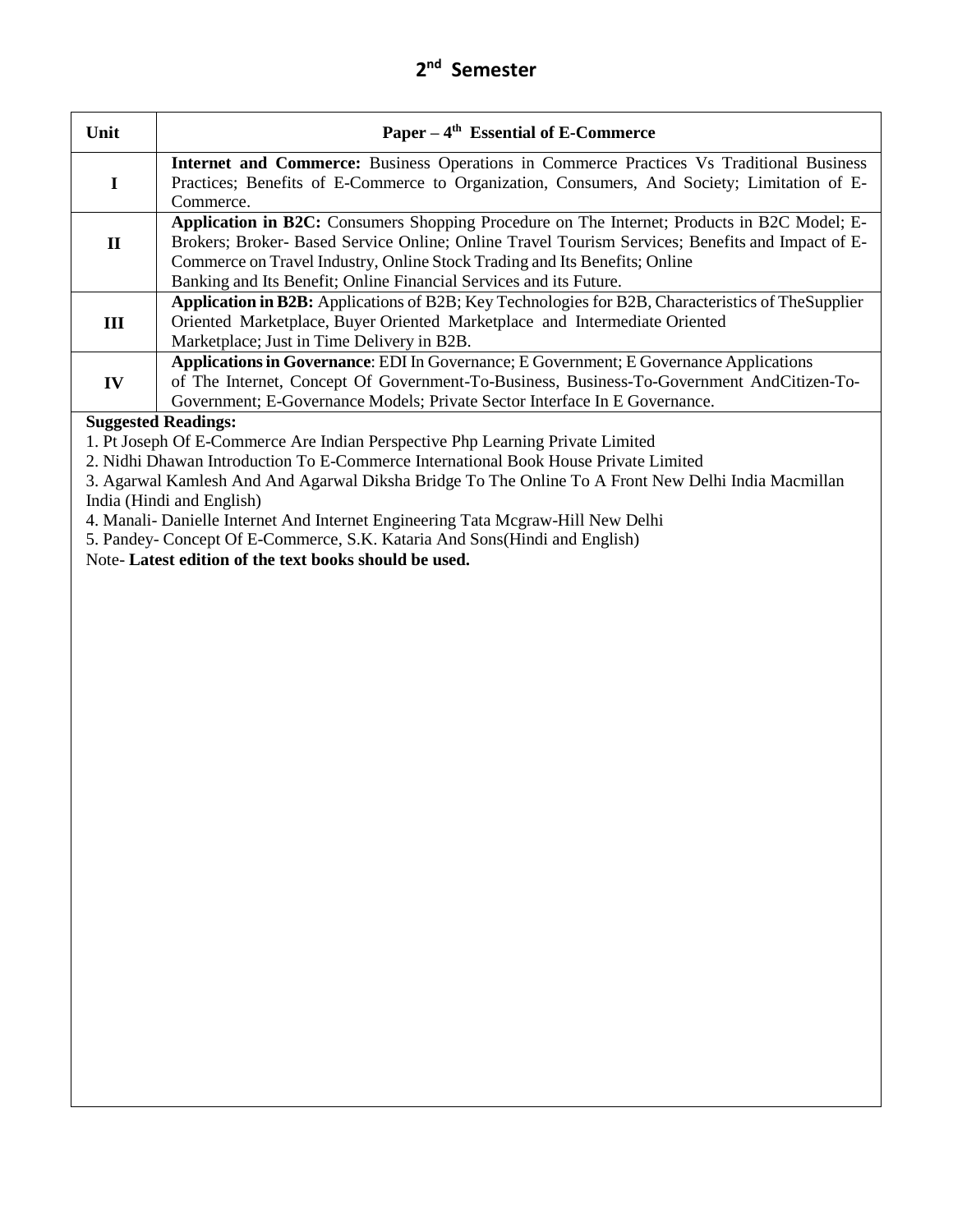| Unit         | Paper $-5$ <sup>th</sup> Business Economics                                                                                                                                                                                                                                                                                                                                                                                                                                                                                                                                                                                                                                                                                                                                                                                                                                                                            |
|--------------|------------------------------------------------------------------------------------------------------------------------------------------------------------------------------------------------------------------------------------------------------------------------------------------------------------------------------------------------------------------------------------------------------------------------------------------------------------------------------------------------------------------------------------------------------------------------------------------------------------------------------------------------------------------------------------------------------------------------------------------------------------------------------------------------------------------------------------------------------------------------------------------------------------------------|
| $\mathbf I$  | Introduction and Demand Theory: Meaning, Definition, Nature and Scope of Business<br>Economics.<br>Thoughts of Indian Economist – Kautilya (Father of Indian Economics), Gopal Krishna<br>Gokhale, Mahatma Gandhi. D.R. Gadgil, Amartya Sen, Montek Singh Ahluwalia.<br>Law of Demand, Elasticity of Demand, Concept and Measurement of Elasticity of Demand.<br>Price, Income and Cross Elasticity. Determinants of Elasticity of Demand. Importance of<br>Elasticity of Demand.                                                                                                                                                                                                                                                                                                                                                                                                                                      |
| $\mathbf{I}$ | Theory of Cost: Short run and Long run Cost Curves- Traditional and Modern<br>Approaches. Production Function: Law of Variable Proportion; Properties, Ridge Line, Optimum<br>Factor Combination and Expansion Path; Return To Scale; Internal and External Economics and<br>Diseconomies.                                                                                                                                                                                                                                                                                                                                                                                                                                                                                                                                                                                                                             |
| III          | Market : Meaning and kinds of Market. Price Determination under Perfect Competition, Monopoly<br>and Monopolistic Competition.                                                                                                                                                                                                                                                                                                                                                                                                                                                                                                                                                                                                                                                                                                                                                                                         |
| IV           | Theory of Distribution: Wage- Concept, Determination of Wage Rate Under Perfect Competition<br>and Monopoly.<br><b>Rent - Concept and Modern Theory of Rent</b><br><b>Interest</b> – Concept and Theories: Classical Theory, Liquidity Preference Theory and Modern<br>Theory.<br><b>Profit-</b> Concept and Theories: Innovation Theory, Risk and Uncertainty Bearing Theory, Managerial<br>Efficiency Theory.                                                                                                                                                                                                                                                                                                                                                                                                                                                                                                        |
| 9th Ed       | <b>Suggested Readings:</b><br>1. Geetika, "Managerial Economics", McGraw-Hill Education 2nd Ed.<br>2. Thomas & Maurice, "Managerial Economics: Concepts and Applications" (SIE), , McGraw Hill Education,<br>3. Ahuja, H.L, "Managerial Economics", S.Chand, 8th Ed<br>4. Dwivedi, D.N., "Managerial Economics", Vikas Publication, 7th Ed<br>5. Mithani, D.M., "Managerial Economics-Theory and Applications", Himalaya Publications<br>6. Gupta, G., "Managerial Economics", McGraw-Hill Education (India)Pvt Limited<br>7. Seth, M.L., "Principles of Economics", Lakshmi Narain Agrawal Educational Publishers, Agra<br>8. Vaish & Sunderm, "Principles of Economics", Ratan Prakashan Mandir<br>9. Jhingan, M.L., "Managerial Economics -1E", Vrinda Pub<br>10. Jhingan, M.L., Vyashthi Arthashastra, Vrinda Pub 11. Mishra, J.P., Vyashthi Arthashastra<br>Note-Latest edition of the text books should be used. |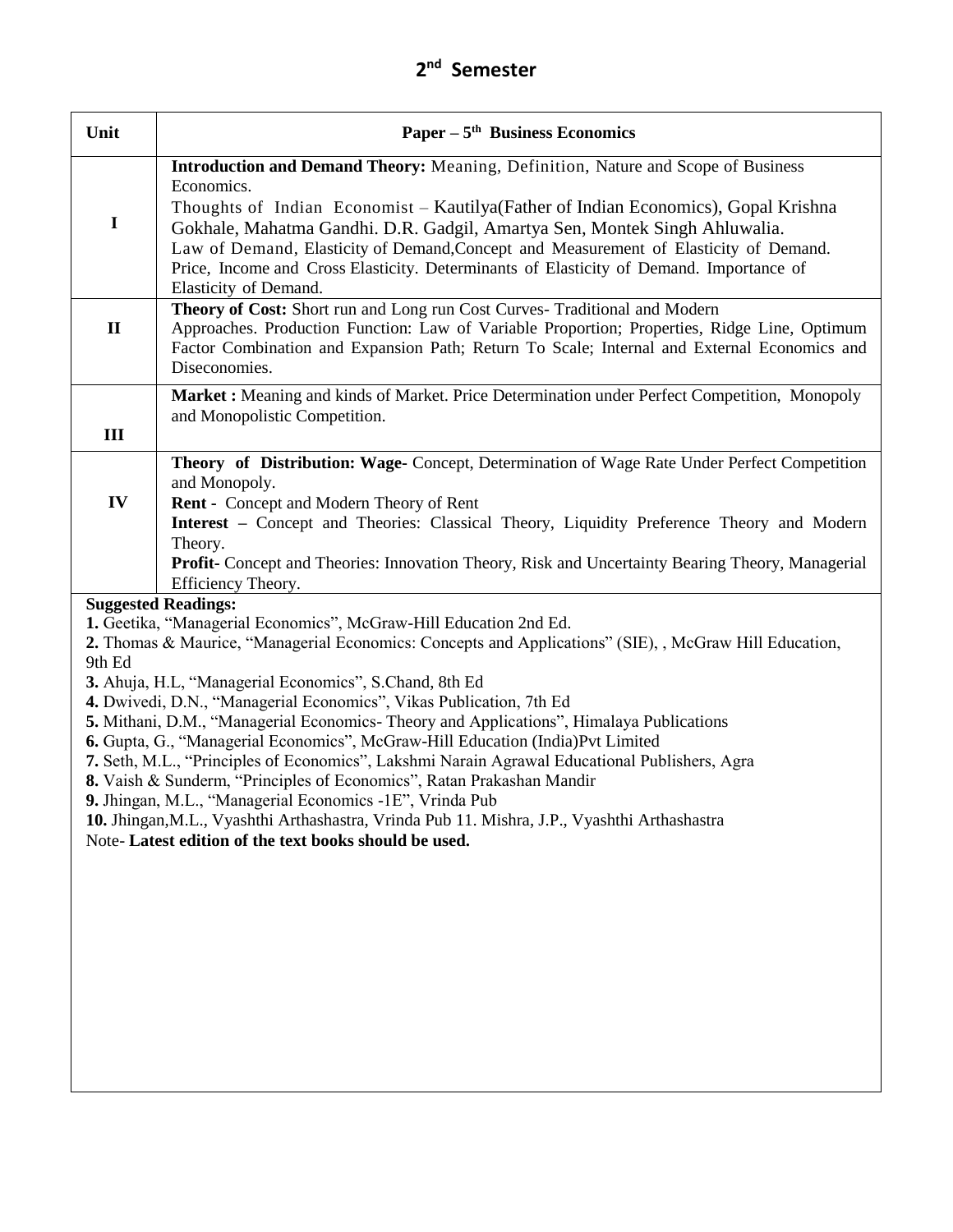| Unit                    | Paper – $1st$ Company Law                                                                                                                                                                                                                                                                                                                                                                                               |
|-------------------------|-------------------------------------------------------------------------------------------------------------------------------------------------------------------------------------------------------------------------------------------------------------------------------------------------------------------------------------------------------------------------------------------------------------------------|
| $\mathbf I$             | Latest Companies Act (India) : Nature and Types Of Companies, Conversion Of<br>Public Companies Into Private Company's and Vice Versa. Formation, Promotion and Incorporation<br>Of Companies, MemorAndum Of Association; Article Of Association; Prospectus.                                                                                                                                                           |
| $\mathbf{I}$            | <b>Shares:</b> Types, Share Capital-Kinds; Allotment Of Shares; Members – Categories, Modes<br><b>Of</b><br>Acquiring Membership, Rights and Liabilities; Transfer and Transmission- Difference, Methods<br>Of Borrowing, Debentures, Mortgages andCharges - Fixed and Floating.                                                                                                                                        |
| Ш                       | Management: Directors, Types and Number Of Directors, Managing Director, Whole Time Director<br>- Appointment, Qualifications and Disqualification, Duties, Vacation, Resignation and Removal,<br>Company Meetings-Kinds, Quorum, Voting, Resolution, Minutes.                                                                                                                                                          |
| IV                      | Majority Powers And Minority Rights: Protection Of Minority Rights; Prevention<br>Of Oppression And Mismanagement, Method of Winding up of company.                                                                                                                                                                                                                                                                     |
| <b>Publishing House</b> | 1. Kapoor GK A Dhamija Sanjay Company Law Comprehensive Textbook On Companies Act<br>2013 Taxmann Publication<br>2. Singh Avtar Company Law Delhi India Eastern Book Company Bharat Law House<br>3. Gupta Company Adhiniyam Sahitya Bhawan Publication (Hindi And English)<br>4. Maheshwari SN And SK Maheshwari A Manual Of Business Law 2nd Edition Himalaya<br>Note-Latest edition of the text books should be used. |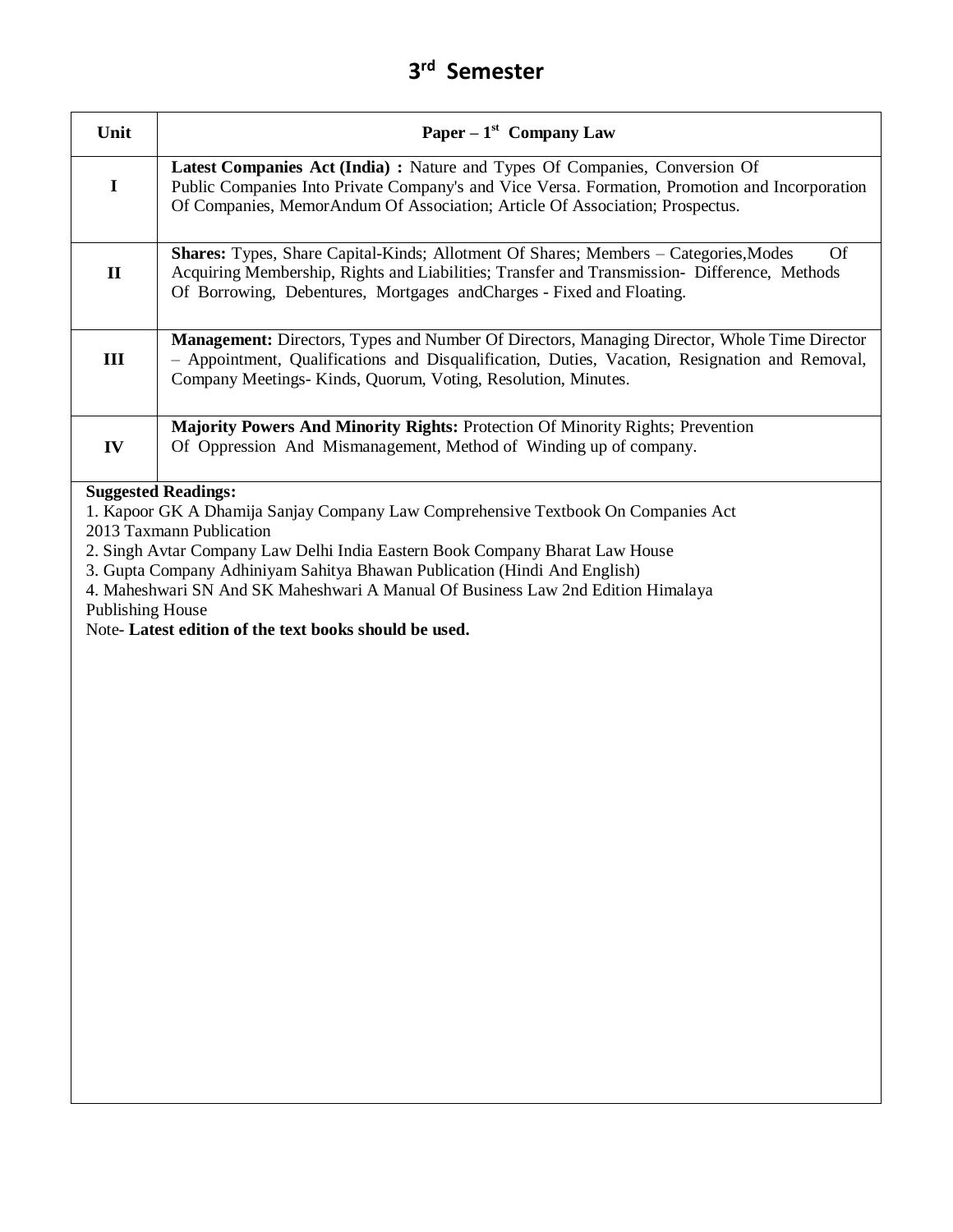| Unit         | Paper – $2nd Cost According$                                                                                                                                                                                                                                                                                                                                                   |
|--------------|--------------------------------------------------------------------------------------------------------------------------------------------------------------------------------------------------------------------------------------------------------------------------------------------------------------------------------------------------------------------------------|
| $\mathbf I$  | <b>Introduction:</b> Nature, Scope and Advantages of Cost Accounting, Installation of Costing System,<br>Difference between Cost and Financial Accounting, Classification of Costs.                                                                                                                                                                                            |
| $\mathbf{I}$ | Components of Cost: Material- Meaning, types and storage of material. Labour- Meaning and<br>Components of Labour Cost. Accounting and Control of Idle time and Overtime. Methods of Wage<br>Payment and Incentive Plans, Labour Turnover. Overhead- Collection, Classification, Allocation,<br>Apportionment and Absorption of Overheads (Primary and Secondary Distribution) |
| Ш            | Unit Costing: Concept and Need of Unit Costing; Preparation of Statement of Cost, Cost Sheet and<br>Tender Price.                                                                                                                                                                                                                                                              |
| IV           | Contract Costing: Preparation of Contract Account, Determination of Profit on Completed and<br>Uncompleted Contracts; Operating Costing. (Only Transport Business)                                                                                                                                                                                                             |
| And English) | 3. Tulsian P.C; Practical Costing: Vikas, New Delhi.<br>4. Jaiswal Bimal, Cost Accounting, New Royal Book company.<br>5. Garg A. K.; Cost Accounting: An Analytical Study, Swati Publication, Meerut.<br>6. Anurag Agarwal, Cost Accounting (Hindi & English) – KNRN Publication Meerut.<br>Note-Latest edition of the text books should be used.                              |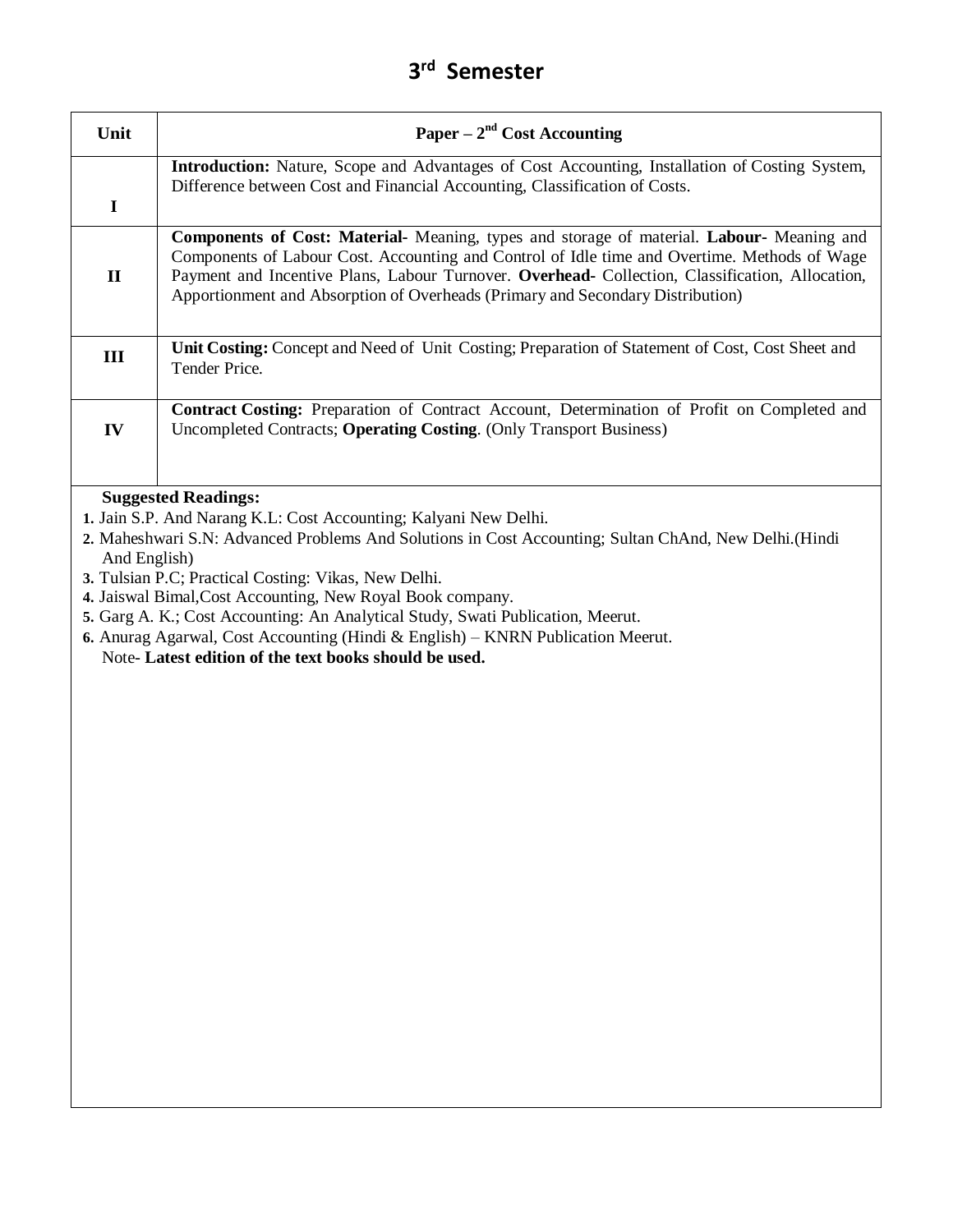| Unit         | Paper $-3^{rd}$ Business Regulatory Framework                                                 |
|--------------|-----------------------------------------------------------------------------------------------|
|              | <b>Indian Contract Act, 1872:</b> Definition & Nature of Contract, Classification;            |
| I            | Offer & Acceptance; Capacity of Parties; Free Consent; Consideration; Legality of Objects     |
|              | Void Agreements; Performance of Contracts; Discharge of Contract; Contingent Contracts; Quasi |
|              | Contracts; Remedies for Breach of Contract                                                    |
|              |                                                                                               |
|              | <b>Specific Contracts:</b> Indemnity and Guarantee; Bailment and Pledge; Contract of Agency.  |
| $\mathbf{I}$ |                                                                                               |
|              |                                                                                               |
|              | Sale of Goods Act, 1930: Contract of Sale of Goods, Conditions and Warranties; Transfer of    |
| Ш            | Ownership; Performance of the Contract: RemedialMeasures; Auction able Claims.                |
|              |                                                                                               |
| IV           | <b>Negotiable Instrument Act:</b> Cheque, Promissory Note, Bill of Exchange,                  |
|              | Crossing of Cheque, Dishonour of Cheque, Payment in due Course.                               |
|              | Limited Liability partnership act 2008                                                        |
|              |                                                                                               |
|              |                                                                                               |
|              | <b>Suggested Readings:</b>                                                                    |

**1.** Kuchal M.C: Business Law; Vikas Publishing House, New Delhi.

**2.** ChAndha P.R: Business Law; Galgotia, New Delhi.

**3.** Kapoor N.D: Business Law; Sultan ChAnd & Sons, New Delhi. (Hindi And English)

**4.** Desai T.R.: Indian Contract Act, Sale of Goods Act And Partnership Act; S.C. Sarkar & Sons Pvt. Ltd., Kolkata.

**5.** Tulsian, P.C., Business Law, New Delhi, Tata McGraw Hill.

**6.** Sharma, Sanjeev, Business Regulatory Framework, Jawahar Publication, Agra

**7.** Jaiswal Bimal, Regulatory framework for business, Sahitya Bhawan Publication, Agra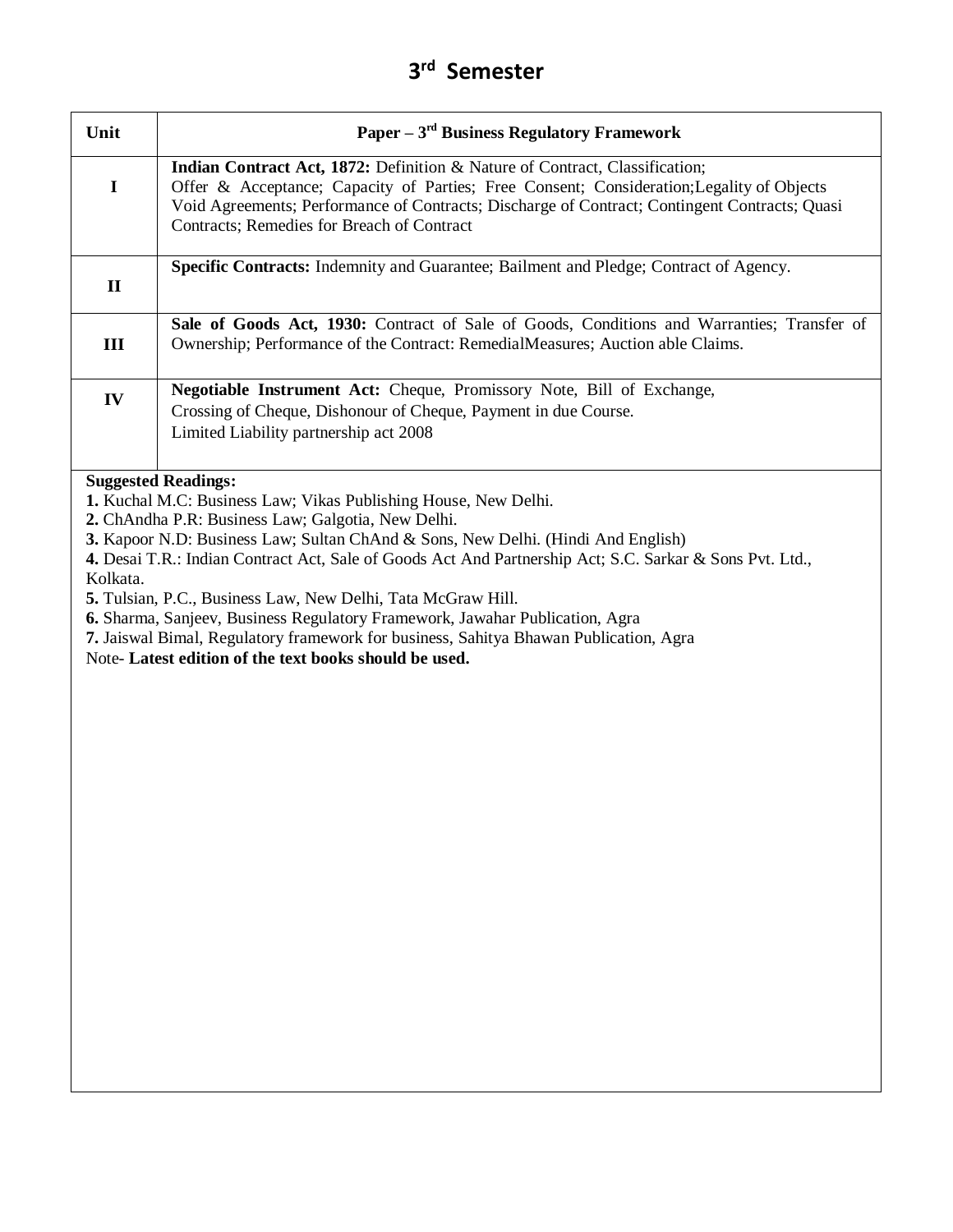| Unit         | Paper $-4th$ Inventory Management                                                                                                                                                                                                                                                                                                                                                                                                              |
|--------------|------------------------------------------------------------------------------------------------------------------------------------------------------------------------------------------------------------------------------------------------------------------------------------------------------------------------------------------------------------------------------------------------------------------------------------------------|
| $\mathbf I$  | Inventory Management: Meaning and kinds of inventory, Concept and importance of<br>Inventory Management. Principles of Inventory Management, Process of Inventory Management,<br>Inventory costs, How to improve inventory management, Benefits of good Inventory Management,<br>Methods of Inventory Management, perpetual and periodic inventory system.                                                                                     |
| $\mathbf{I}$ | Concept and Valuation of Inventory: Concept and Objectives of Inventory,<br>Need for holding Inventory, Planning and controlling Inventory levels, Effects of excess<br>inventory on business, Product Classification, Product Coding, Lead Time, Replenishment<br>Methods.                                                                                                                                                                    |
| III          | Inventory Control: Concept and Meaning of Inventory Control, Objectives and<br>Importance and Essentials of Inventory Control, Types of Inventory, Techniques of Inventory<br>Control - EOQ, ROP, ABC, VED, JIT                                                                                                                                                                                                                                |
| IV           | <b>Inventory Levels :</b> Determination of Inventory levels, Impact of Inventory Inaccuracy, Disposal of<br>Obsolete and Scrap items, Reasons for Obsolescence, Control of Obsolescence, Control of Scrap.                                                                                                                                                                                                                                     |
|              | 1. Muller M. (2011), Essentials of Inventory Management, AMACON.<br>2. Narayan P. (2008), Inventory Management, Excel Books.<br>3. Gopalkrishnan P. (1977), Materials Management, PHI Learning Pvt. Ltd.<br>4. Chitale A.K. & Gupta R.C. (2014), Materials Management, PHI Learning Pvt. Ltd.<br>5. Chapman Stephen (2017), Introduction to Materials Management, Pearson Publishing.<br>Note-Latest edition of the text books should be used. |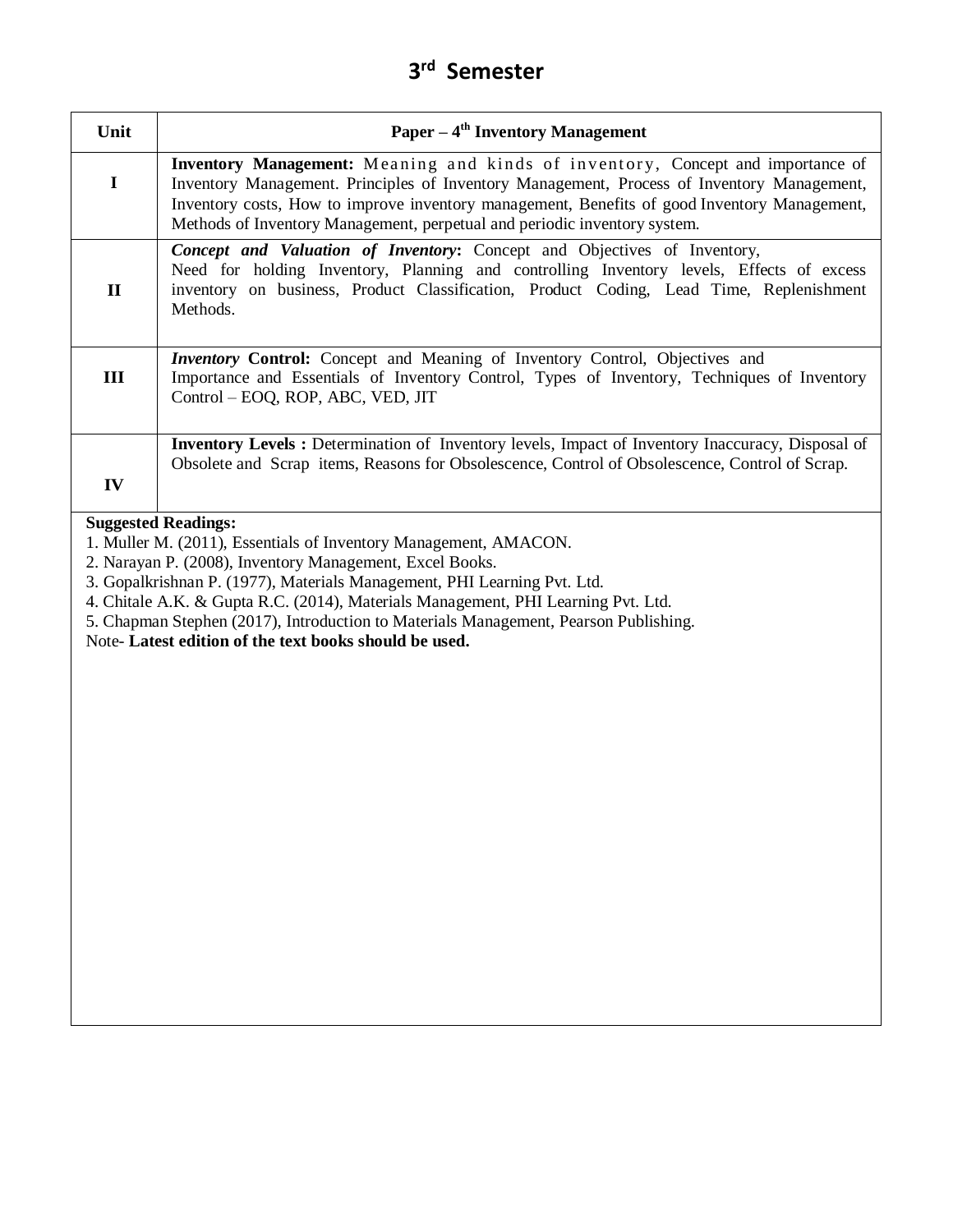| Unit                                                                                                | Paper $-1$ <sup>st</sup> Income Tax Law and Accounts                                                                                                                                                                                                                                                                |  |
|-----------------------------------------------------------------------------------------------------|---------------------------------------------------------------------------------------------------------------------------------------------------------------------------------------------------------------------------------------------------------------------------------------------------------------------|--|
| I                                                                                                   | <b>Introduction :</b> History of income tax ,in India, Taxation Policy of Raja Todarmal and Kautilya.<br>Important Definitions: Assessee, Person, Income, Total Income, Assessment Year & Previous Year.<br>Agricultural Income & its assessment. Residence & Tax Liability (Basis of Charge).<br>Exempted Incomes. |  |
| $\mathbf{I}$                                                                                        | <b>Heads of income</b> Income from Salaries, Income from House Property. Depreciation, Profits and<br>Gains of Business and Profession, Capital gains, Income from Other Sources,.                                                                                                                                  |  |
| Ш                                                                                                   | <b>Computation of Total Income: Gross Total income, Set off and carry forward</b><br>of losses and Clubbing of Income, Deductions from Gross Total Income, Taxable Total Income                                                                                                                                     |  |
| IV                                                                                                  | <b>Computation and Procedure of Tax:</b> Computation of Tax Liability of an Individual. Procedure of<br>Assessment , Income Tax Authorities, Advance Payment of Tax and Deduction of Tax at Source.                                                                                                                 |  |
|                                                                                                     | <b>Suggested Readings:</b>                                                                                                                                                                                                                                                                                          |  |
|                                                                                                     | 1. Singhanai V.K: Students' Guide to Income Tax; Taxmann, Delhi.                                                                                                                                                                                                                                                    |  |
|                                                                                                     | 2. Mehrotra H.C: Income Tax Law & Accounts; Sahitya Bhawan, Agra. (Hindi and English)                                                                                                                                                                                                                               |  |
| 3. Girish Ahuja and Ravi Gupta: Systematic approach to income tax; Sahitya Bhawan Publications, New |                                                                                                                                                                                                                                                                                                                     |  |
| Delhi. (Hindi and English)                                                                          |                                                                                                                                                                                                                                                                                                                     |  |
| 4. Dinker Pagare: Income Tax Law and Practice; Sultan Chand & Sons, New Delhi.                      |                                                                                                                                                                                                                                                                                                                     |  |
| 5.                                                                                                  | Prasad, Bhagwati: Income Tax Law & Practice ; Wiley Publication, New Delhi.                                                                                                                                                                                                                                         |  |
| 6.                                                                                                  | Jain R.K., Income Tax, Sahitya Bhawan Publication, Agra                                                                                                                                                                                                                                                             |  |
| 7.                                                                                                  | Agarwal.B.K. Income Tax Law and Accounts, Nirupam Publication                                                                                                                                                                                                                                                       |  |
|                                                                                                     | 8. Anurag Agarwal, Income Tax Law and Accounts (Hindi & English) - Swati Prakashan, Meerut.                                                                                                                                                                                                                         |  |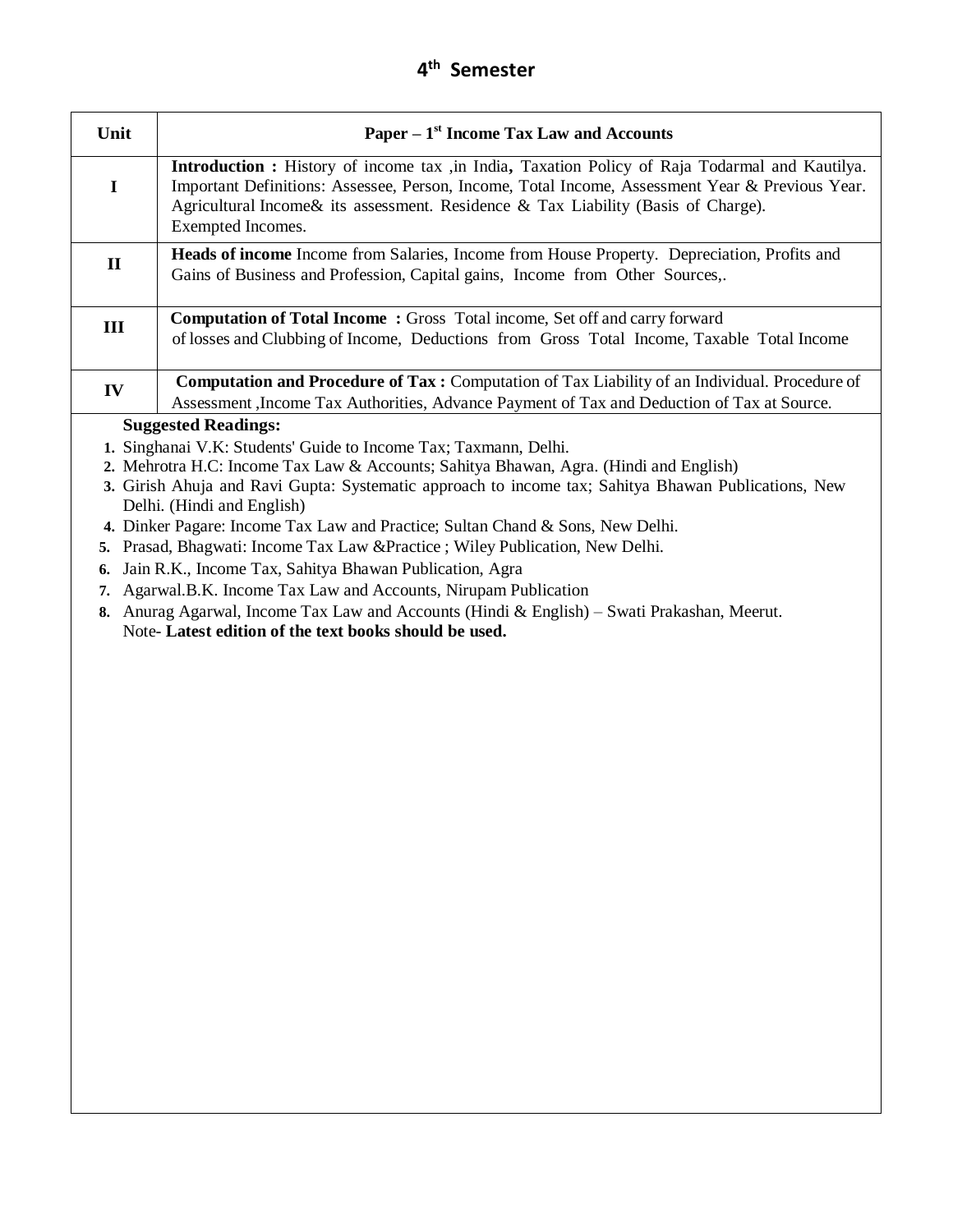| Unit           | Paper – $2nd$ Fundamental of Marketing                                                                                                                                                                                                                                                                                                                                                                                                                                                                                                                                                                                                                                                                                                                                                                                                                                                                                                                                                                                                                                                                                                                                                                                                                                                                                       |
|----------------|------------------------------------------------------------------------------------------------------------------------------------------------------------------------------------------------------------------------------------------------------------------------------------------------------------------------------------------------------------------------------------------------------------------------------------------------------------------------------------------------------------------------------------------------------------------------------------------------------------------------------------------------------------------------------------------------------------------------------------------------------------------------------------------------------------------------------------------------------------------------------------------------------------------------------------------------------------------------------------------------------------------------------------------------------------------------------------------------------------------------------------------------------------------------------------------------------------------------------------------------------------------------------------------------------------------------------|
| $\mathbf I$    | Introduction: Nature, scope and importance of marketing; Evolution of marketing concepts;<br>Marketing mix; Marketing environment. Micro and Macro environmental factors.<br><b>Consumer Behaviour - An Overview:</b> Consumer buying process; Factors influencing<br>consumer buying decisions.                                                                                                                                                                                                                                                                                                                                                                                                                                                                                                                                                                                                                                                                                                                                                                                                                                                                                                                                                                                                                             |
| $\mathbf{I}$   | Market Selection: Market segmentation - concept, importance and bases; Target market<br>Selection<br><b>Product:</b> Meaning and importance. Product classifications; Concept of product mix; Branding,<br>packaging and labelling; After-sales services; Product life-cycle; New Product Development.<br><b>Pricing:</b> Significance; Factors affecting price of a product; Major pricing methods; Pricing policies<br>and strategies.                                                                                                                                                                                                                                                                                                                                                                                                                                                                                                                                                                                                                                                                                                                                                                                                                                                                                     |
| $\mathbf{III}$ | <b>Promotion:</b> Nature and importance of promotion; Promotion Tools: advertising, personal selling,<br>public relations; sales promotion and publicity – concept and their distinctive characteristics;<br>Promotion mix; Factors affecting promotion mix decisions<br>Distribution: Channels of distribution - meaning and importance; Types of distribution<br>channels                                                                                                                                                                                                                                                                                                                                                                                                                                                                                                                                                                                                                                                                                                                                                                                                                                                                                                                                                  |
| IV             | <b>Retailing:</b> Types of retailing – store based and non-store based retailing, chain stores, specialty stores,<br>supermarkets, retail vending machines, mail order houses, retail cooperatives; Management of<br>retailing operations: an overview; Retailing in India: changing scenario.<br>Recent developments in marketing: Social Marketing, Online Marketing, Direct Marketing,<br>Services Marketing, Green Marketing, Relationship Marketing, Rural marketing, Digital Marketing.                                                                                                                                                                                                                                                                                                                                                                                                                                                                                                                                                                                                                                                                                                                                                                                                                                |
| Ohio<br>11.    | <b>Suggested Readings:</b><br>1. Kotler, Philip; Keller, Kevin Lane; Koshy, Abraham, and Mithileshwar Jha, Marketing Management: A<br>South AsianPerspective, Pearson Education.<br>2. Palmer, Adrian, Introduction to Marketing, Oxford University Press, UK<br>3. Lamb, Charles W.; Hair, Joseph F., and Carl McDaniel, Principles of Marketing, South Western Publishing,<br>4. Chhabra, T.N., Principles of Marketing, Sun India Publication.<br>5. Kumar, Arun & N. Meenakshi, Marketing Management, Vikas Publications. (Hindi and English)<br>6. McCarthy, E. Jerome., and William D. Perreault, Basic Marketing, Richard D. Irwin.<br>7. Pride, William M., and D.C. Ferell, Marketing: Planning, Implementation & Control, Cengage Learning.<br>8. Majaro, Simon, The Essence of Marketing, Prentice Hall, New Delhi.<br>9. Zikmund, William G. and Michael D'Amico, Marketing: Creating and Keeping Customers in an E-<br>Commerce World, Thomson Learning.<br>10. Etzel, Michael J., Walker, Bruce J., Staton, William J., and Ajay Pandit, Marketing Concepts and Cases, Tata<br>McGraw Hill(Special Indian Edition).<br>McCarthy, E. Jerome; Cannon, Joseph P., and William D. Perrault, Jr., Basic Marketing: A Managerial<br>Approach, McGraw Hills.<br>Note-Latest edition of the text books should be used. |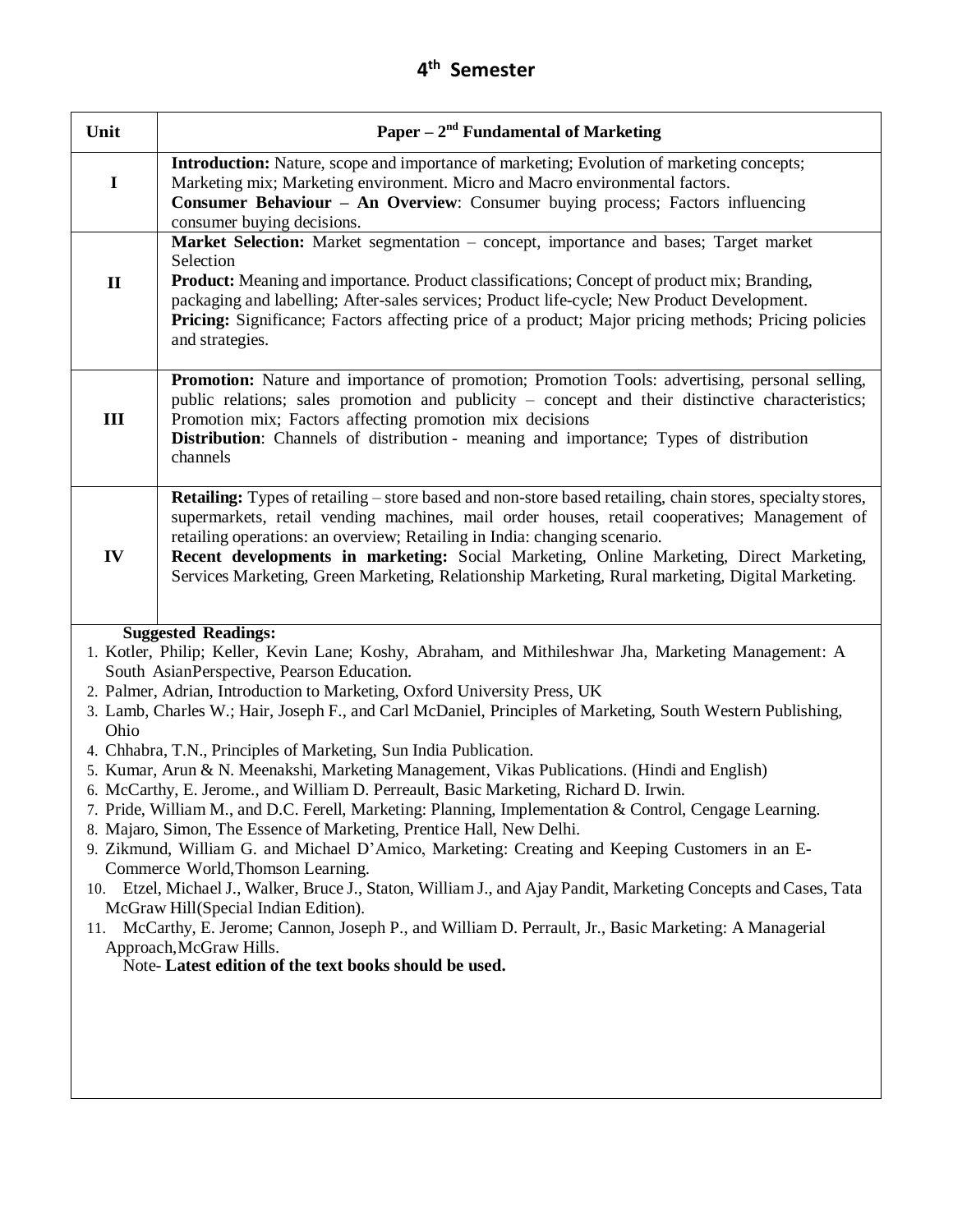| Unit         | Paper $-3rd$ Digital Marketing (Practical)                                                                                                                                                                                                                                                                                                                                                                                                                                                                                                                                                                                                                                                            |
|--------------|-------------------------------------------------------------------------------------------------------------------------------------------------------------------------------------------------------------------------------------------------------------------------------------------------------------------------------------------------------------------------------------------------------------------------------------------------------------------------------------------------------------------------------------------------------------------------------------------------------------------------------------------------------------------------------------------------------|
| $\mathbf I$  | Introduction of the digital marketing, Digital vs. Real Marketing, Digital Marketing Channels,<br>Creating initial digital marketing plan, Content management, SWOT analysis, Target groupanalysis.                                                                                                                                                                                                                                                                                                                                                                                                                                                                                                   |
| $\mathbf{I}$ | Web design, Optimization of Web sites, MS Expression Web, Creating web sites, SEO<br>Optimization, Writing the SEO content, Writing the SEO content, Google Ad Words- creating<br>accounts, Google Ad Words-types.                                                                                                                                                                                                                                                                                                                                                                                                                                                                                    |
| Ш            | Introduction to CRM, CRM platform, CRM models, CRM strategy, Introduction to Web analytics,<br>Web analytics – levels, Introduction of Social Media Marketing, Social Media Marketing plan,<br>Facebook Ads, Creating Facebook Ads, Ads Visibility, Business opportunities and Instagram<br>options, Optimization of Instagram profiles, Integrating Instagram with a Web Site and other social<br>networks, Keeping up with posts.                                                                                                                                                                                                                                                                   |
| IV           | Creating business accounts on YouTube, YouTube Advertising, YouTube Analytics, E-mail<br>marketing, E-mail marketing plan, E-mail marketing campaign analysis, Keeping up with<br>conversions, Digital Marketing Budgeting - resource planning, cost estimating, cost budgeting, cost<br>control.                                                                                                                                                                                                                                                                                                                                                                                                     |
|              | <b>Suggested Readings:</b><br>1. Chaffey, D, F.E. Chadwick, R. Mayer, and K. Johnston (2015). Internet Marketing: Strategy, Implementation,<br>and Practice. Pearson India<br>2. Frost, Raymond D., Alexa Fox, and Judy Strauss (2018). E-Marketing. Routledge<br>3. Gupta, Seema (2018). Digital Marketing. McGraw Hill Education (India) Private Ltd.<br>4. Kapoor, Neeru. E-Marketing, Pinnacle learning<br>5. Kotler, Philip, Hermawan Kartajaya, and Iwan Setiawan (2017). Digital Marketing: 4.0 Moving from<br>Traditional to Digital. Pearson India<br>6. Ryan, Damian and Jones Calvin (2016). Understanding Digital Marketing: Marketing Strategies for engaging<br>the Digital Generation. |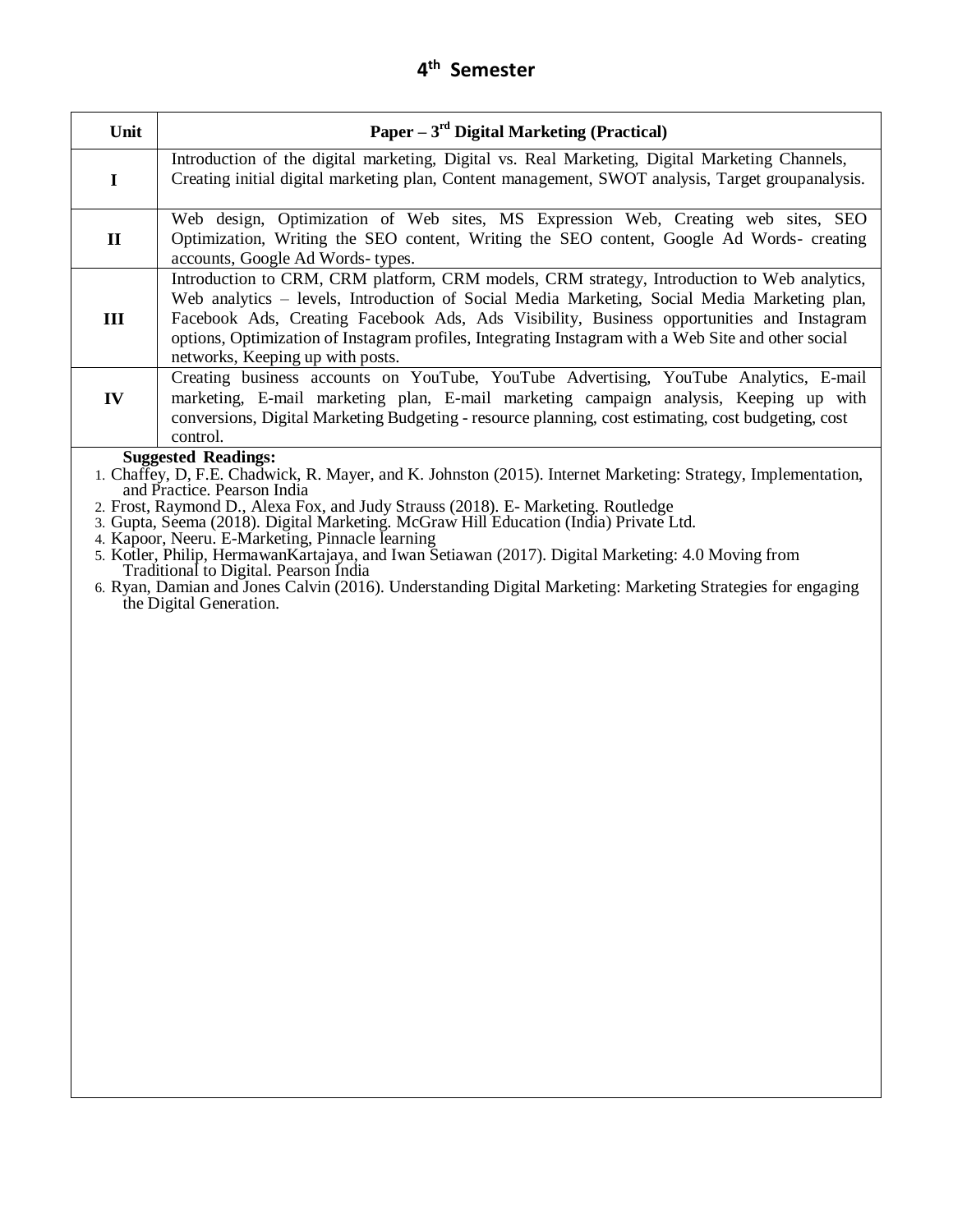| Unit                                         | Paper $-4$ <sup>th</sup> Fundamentals of Entrepreneurship                                                                                                                                                                                                                                                                                                                                                                                                                                                                                                                                                                                                                                                                                                                                |
|----------------------------------------------|------------------------------------------------------------------------------------------------------------------------------------------------------------------------------------------------------------------------------------------------------------------------------------------------------------------------------------------------------------------------------------------------------------------------------------------------------------------------------------------------------------------------------------------------------------------------------------------------------------------------------------------------------------------------------------------------------------------------------------------------------------------------------------------|
| $\mathbf I$                                  | Introduction: Meaning, Concept, Characteristics and Need of Entrepreneurship<br>Entrepreneur: Meaning, Characteristics, Qualities, Functions, Types, Difference between<br>Entrepreneurship and Entrepreneur. Difference between Entrepreneur and Manager. Theories of<br>Entrepreneurship, Entrepreneurship and Environment.                                                                                                                                                                                                                                                                                                                                                                                                                                                            |
| $\mathbf{I}$                                 | <b>Enterpreneurship Development Programme (EDP):</b> Meaning, Need, Objective, Steps, Outline,<br>Achievements, Government Assistanceand Incentives. Women Entrepreneurship:<br>Meaning,<br>Characteristics, Qualities, Problems, Steps taken to help Women Entrepreneur.                                                                                                                                                                                                                                                                                                                                                                                                                                                                                                                |
| III                                          | Promotion of a Venture: Concept of Projects, Project Identification, Formulation and Report,<br>Project Appraisal. Product Selection and Techniques, Raising of Funds: Concept,<br>Need, Types and Sources.                                                                                                                                                                                                                                                                                                                                                                                                                                                                                                                                                                              |
| IV                                           | Small Business: Process of Establishing Small Business, Nature, Objectives and Importance of<br>Small Business. Role of Financial Institutions in Financing of Small Business, Infrastructural<br>Facilities. Legal Requirements for Establishment of New Unit.<br>Entrepreneurial Consultancy Process and Methods.                                                                                                                                                                                                                                                                                                                                                                                                                                                                      |
| 2.<br>3.<br>4.<br>5.<br>6.<br>7.<br>8.<br>9. | <b>Suggested Readings:</b><br>1. Desai, Vasant, "Dynamics of Entrepreneurial Development and Management", Himalaya Publishing House<br>Desai, Vasant, "Management of Small Scale Industry", Generic<br>Drucker, Perer, "Innovation and Entrepreneurship", Harper Business; Reprint edition<br>Gupta, C.B. & Srinivasan, N.P., "Entrepreneurship Development", S. Chand<br>Kenneth, P.Van, "Entrepreneurship and Small Business Management"<br>Pareek, Udai& Ven, "Developing Entrepreneurship book on Learning System"<br>Agrawal, R.C., 'UdyamitaVikas''(Hindi)<br>Khanka, S.S. "Entrepreneurship Development", S. Chand & Company<br>Jaiswal & Project Planning, Entrepreneurship & Project Planning, New Royal Book Company.<br>Note-Latest edition of the text books should be used. |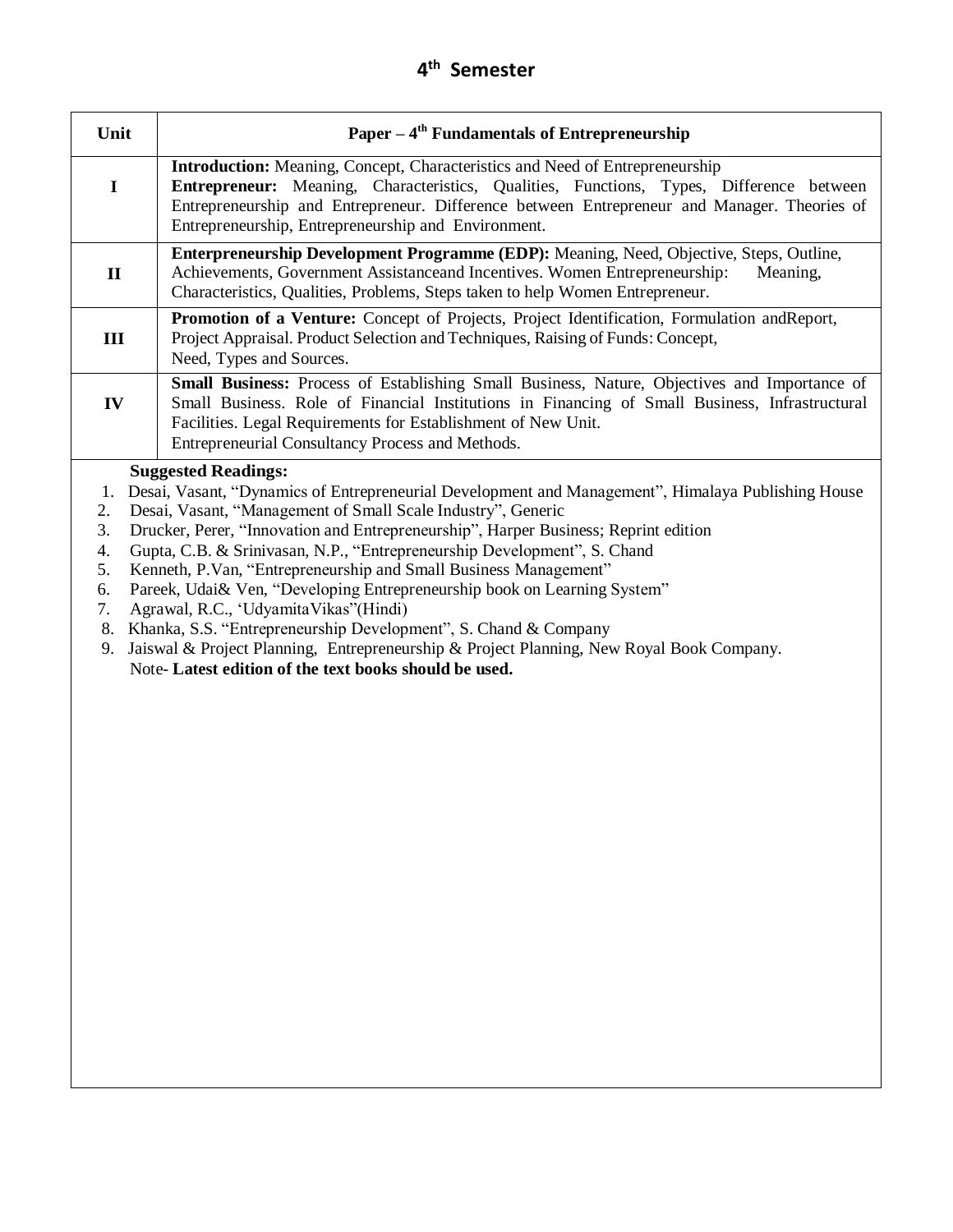| Paper $-5$ <sup>th</sup> Tourism and Travel Management                                                                                                                                                                                                                                                                                                                                                                                                                                                                                                                                               |
|------------------------------------------------------------------------------------------------------------------------------------------------------------------------------------------------------------------------------------------------------------------------------------------------------------------------------------------------------------------------------------------------------------------------------------------------------------------------------------------------------------------------------------------------------------------------------------------------------|
| Introduction: Meaning and definition of tourism and traveling. Traveler, excursionist,<br>tourists- objectives, nature and classification of tourism and tourists, Growth and Development of<br>Tourism, Forms of Tourism: Inbound Outbound, Domestic and International.                                                                                                                                                                                                                                                                                                                             |
| The Modern Tour Industry: Package Tours- Custom Tours- Tour wholesalers- Types of Package<br>tours: Independent Package, Hosted Tour, Escorted Tour, Sightseeing Tour Group, Incentive and<br>Convention Tour- Man Market Package Holidays- Types of Tour Operations: Specialist Tour<br>Operators: Specialist Tour Operators, Tour Operators<br>reliance on other organization.                                                                                                                                                                                                                     |
| Tour Operations and Documentation: Functions- Sources of Income, How to set up a Travel<br>Agency: Procedures for approval of a Travel Agency and Tour Operator, Travel Documentation:<br>Passports- various types and requirements- Procedure to apply for Passports: VISA- various types<br>and requirements- Documents required for Foreigners to visit India, Health Check Documents and<br>Process for Encashment of Foreign Currency.                                                                                                                                                          |
| Impact of Tourism and Tourism Organizations: Tourism Impacts: Economic impact,<br>Social Impact, Cultural Impact and Environmental Impact- Strategies to overcome or reduce the<br>negative Impact of Tourism. Objectives, Functions of- United Nations World Tourism Organization<br>(UNWTO), World Travel and Tourism Council (WTC), Pacific Asia Travel Association (PATA),<br>International Air Transport Association (IATA), Travel Agents Association of India (TAAI), Indian<br>Association of Tour Operators (IATO) and Federation of Hotel and Restaurant Associations of India<br>(FHRAI). |
| <b>Suggested Readings:</b><br>1. Bhatia A.K (2003) International Tourism, Sterling Publishers Pvt Ltd, New Delhi.<br>2. Pran Nath Seth(1997), Successful Tourism Management, Sterling Publishers Pvt Ltd, New Delhi,<br>3. Ghosh Bishwanth (2000), Tourism & Travel Management, Second Revised Edition Vikas Publishing<br>House Pvt Ltd, New Delhi.<br>4. Gupta I.C. Tourism Products of India -.<br>5. Gupta V.K. Tourism in India -, Gian Publishing House, Delhi<br>Note-Latest edition of the text books should be used.                                                                        |
|                                                                                                                                                                                                                                                                                                                                                                                                                                                                                                                                                                                                      |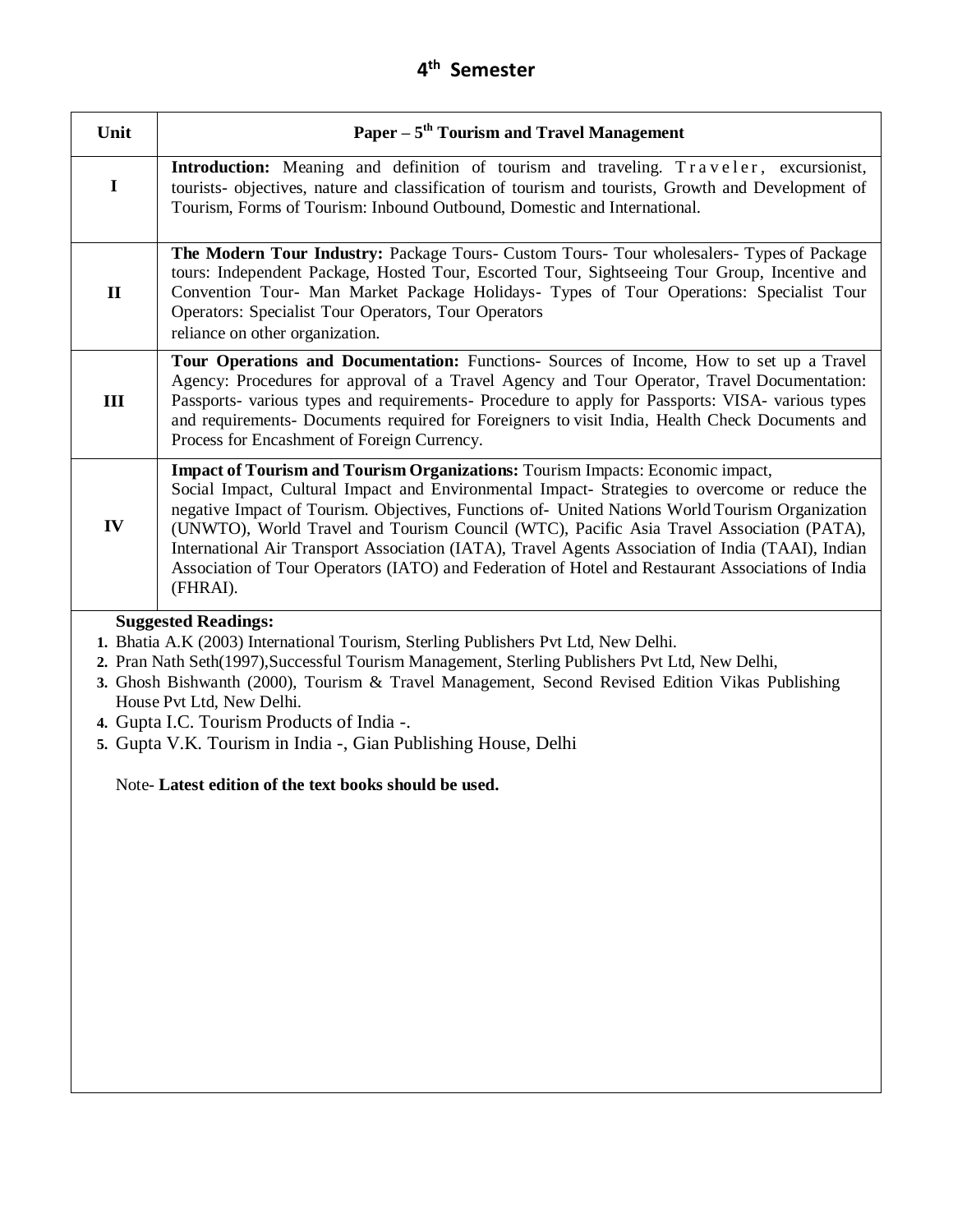| Unit                                         | Paper – $1st$ Corporate Accounting                                                                                                                                                                                                                                                                                                                                                                                                                                                                                                                                                                                                                                                                                                 |
|----------------------------------------------|------------------------------------------------------------------------------------------------------------------------------------------------------------------------------------------------------------------------------------------------------------------------------------------------------------------------------------------------------------------------------------------------------------------------------------------------------------------------------------------------------------------------------------------------------------------------------------------------------------------------------------------------------------------------------------------------------------------------------------|
| $\mathbf I$                                  | Shares: Issue, Forfeiture and Re-Issue of shares Redemption of Preference Shares.                                                                                                                                                                                                                                                                                                                                                                                                                                                                                                                                                                                                                                                  |
| $\mathbf{I}$                                 | Debentures: Issue of Debentures. Redemption of Debentures.                                                                                                                                                                                                                                                                                                                                                                                                                                                                                                                                                                                                                                                                         |
| III                                          | <b>Final Accounts:</b> Preparation of Profit & Loss Account and Balance Sheet of Company.                                                                                                                                                                                                                                                                                                                                                                                                                                                                                                                                                                                                                                          |
| IV                                           | Valuation Of Goodwill: Meaning and Nature of Goodwill. Need of Valuation of Goodwill.<br>Methods of Valuation of Goodwill.<br>Valuation of Shares: Need of Valuation of Shares. Methods of Valuation of Shares.                                                                                                                                                                                                                                                                                                                                                                                                                                                                                                                    |
| 1.<br>2.<br>3.<br>4.<br>5.<br>6.<br>7.<br>8. | <b>Suggested Readings:</b><br>Gupta RL Radhaswami M, Company Accounts Sultan Chand And Company(Hindi and English)<br>Maheshwari SN And Maheshwari SK Corporate Accounting Vikas Publishing (Hindi and English)<br>Shukla SM And Gupta SP Advanced Accountancy Sahitya Bhawan Publication (Hindi and English)<br>Jaiswal K S Corporate Accounting Both English And Hindi Shukla MC Grewal<br>PS And Gupta SC Advanced Accounts S Chand And Company<br>Shukla MB Corporate Accounting Kitab Mahal<br>Babu, Deepak: Corporate Accounting, Navyug Publications, Agra (English and Hindi)<br>Agarwal Anurag, Corporate Accounting (Hindi & English) - KNRN Publication Meerut.<br>Note-Latest edition of the text books should be used. |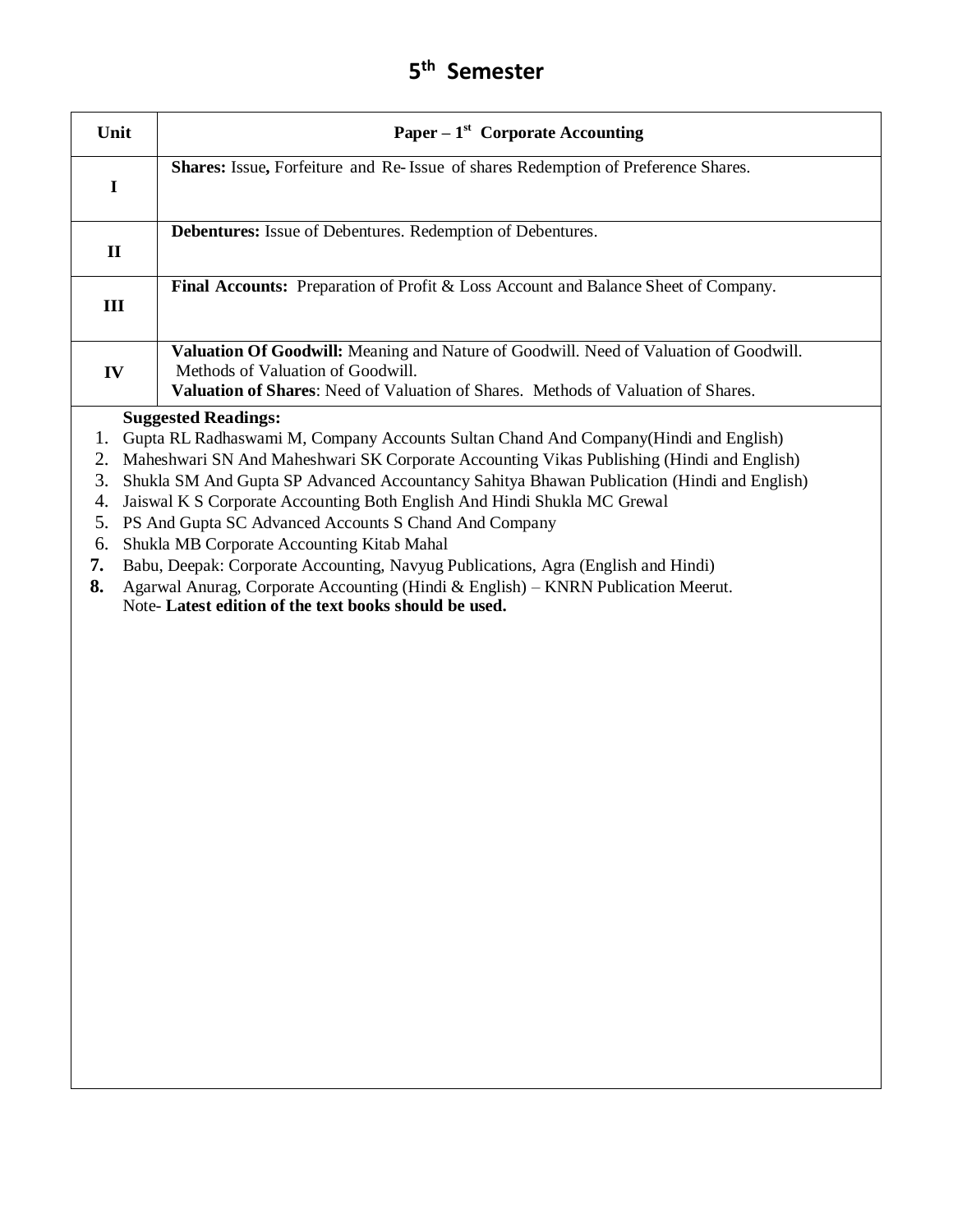| Unit                                                                                                                                                                                                                                                                                                                                                                                                                                                                                                                                                                                                                                                                                                                                                                                                                                                         | Paper – $2nd$ Goods and Service Tax                                                                                                                                                                                                                                                                                                                                                                                                                                                                                     |
|--------------------------------------------------------------------------------------------------------------------------------------------------------------------------------------------------------------------------------------------------------------------------------------------------------------------------------------------------------------------------------------------------------------------------------------------------------------------------------------------------------------------------------------------------------------------------------------------------------------------------------------------------------------------------------------------------------------------------------------------------------------------------------------------------------------------------------------------------------------|-------------------------------------------------------------------------------------------------------------------------------------------------------------------------------------------------------------------------------------------------------------------------------------------------------------------------------------------------------------------------------------------------------------------------------------------------------------------------------------------------------------------------|
| $\mathbf I$                                                                                                                                                                                                                                                                                                                                                                                                                                                                                                                                                                                                                                                                                                                                                                                                                                                  | Indirect Tax: Meaning and Features of Indirect Tax, Difference Between Direct and Indirect Tax,<br>Types of Indirect Tax Before GST, Shortcomings of Indirect Tax System During Pre GST Era.<br>Goods and Service Tax (GST) - Meaning, Advantages and Disadvantages. Evolution of GST.<br>Structure of GST, CGST, SGST, IGST, UTGST and Important Definition Under GST Act.                                                                                                                                             |
| $\mathbf{I}$                                                                                                                                                                                                                                                                                                                                                                                                                                                                                                                                                                                                                                                                                                                                                                                                                                                 | Time Of Supply: Meaning Of Goods And Services, TOS Under Reverse Charge Mechanism,<br>Invoicing Provisions, Provisions Related With Change Changes In GST Rate.<br>Place Of Supply: POS Meaning, POS Of Goods And Services, Intra state And Interstate Supply.<br>Value Of Supply: Meaning, Provisions Related With Determination Of Value Of Supply Of Goods<br>And Services, Determination Of GST Liability.                                                                                                          |
| III                                                                                                                                                                                                                                                                                                                                                                                                                                                                                                                                                                                                                                                                                                                                                                                                                                                          | Input Tax Credit ITC: Meaning Of Utilization Of ITC, Block Credit, Supply Not Eligible For ITC,<br>Matching, Reversal And Reclaim Of ITC. Payment Under GST: Manner Of Payment Of GST<br>Liability, Concept Of Electronic, Cash Credit And Liability Ledger, Refund Of Excess GST.<br>Return: Meaning, Purpose And Importance, Different Types Of Return, Due Date Of<br>Filing Return, Assessment Under GST: Meaning, Types Sales Assessment, Provisional<br>Assessment, Summary Assessment, Best Judgment Assessment. |
| IV                                                                                                                                                                                                                                                                                                                                                                                                                                                                                                                                                                                                                                                                                                                                                                                                                                                           | Registration: Meaning Of Final Registration, Compulsory Registration, and Procedure For New<br>Registration, Amendment And Cancellation Of Registration. Accounts And Records: Manner Of<br>Maintenance Of Accounts, Period Of Retention Of Relevant Records. Invoice: Format, Types Debit<br>And Credit Note, Voucher Audit: Meaning, Types Mandatory, Departmental And Specific<br>Audit, Penalty And Under GST, E -Way Bill.                                                                                         |
| <b>Suggested Readings:</b><br>Malhotra XE and Agarwal goods and services tax Agra India Sahib Bhawan Publication English and Hindi<br>1.<br>2. Agarwal Raj ke advanced handbook on GST background material on model GST law Sahitya<br>BhawanPublications.<br>Bansal K. M. GST Customer law taxman Publication private limited University edition<br>3.<br>RK Singh PK a bird's eye view of GST Asia law house<br>4.<br>Singhania VK student's guide to GST and customs law taxman Publication private limited University<br>5.<br>edition<br>Gupta & Maheshwari, Tyagi Goods and Services Tax, SBPD PUBLISHING HOUSE, AGRA<br>6.<br>Babu, Deepak: GST: A Revolution on Indian Tax System, ISARA Solutions, New Delhi<br>7.<br>8.<br>Mangal . S.K. Good and Service Tax, Ramesh Book Depot, Jaipur.<br>Note-Latest edition of the text books should be used. |                                                                                                                                                                                                                                                                                                                                                                                                                                                                                                                         |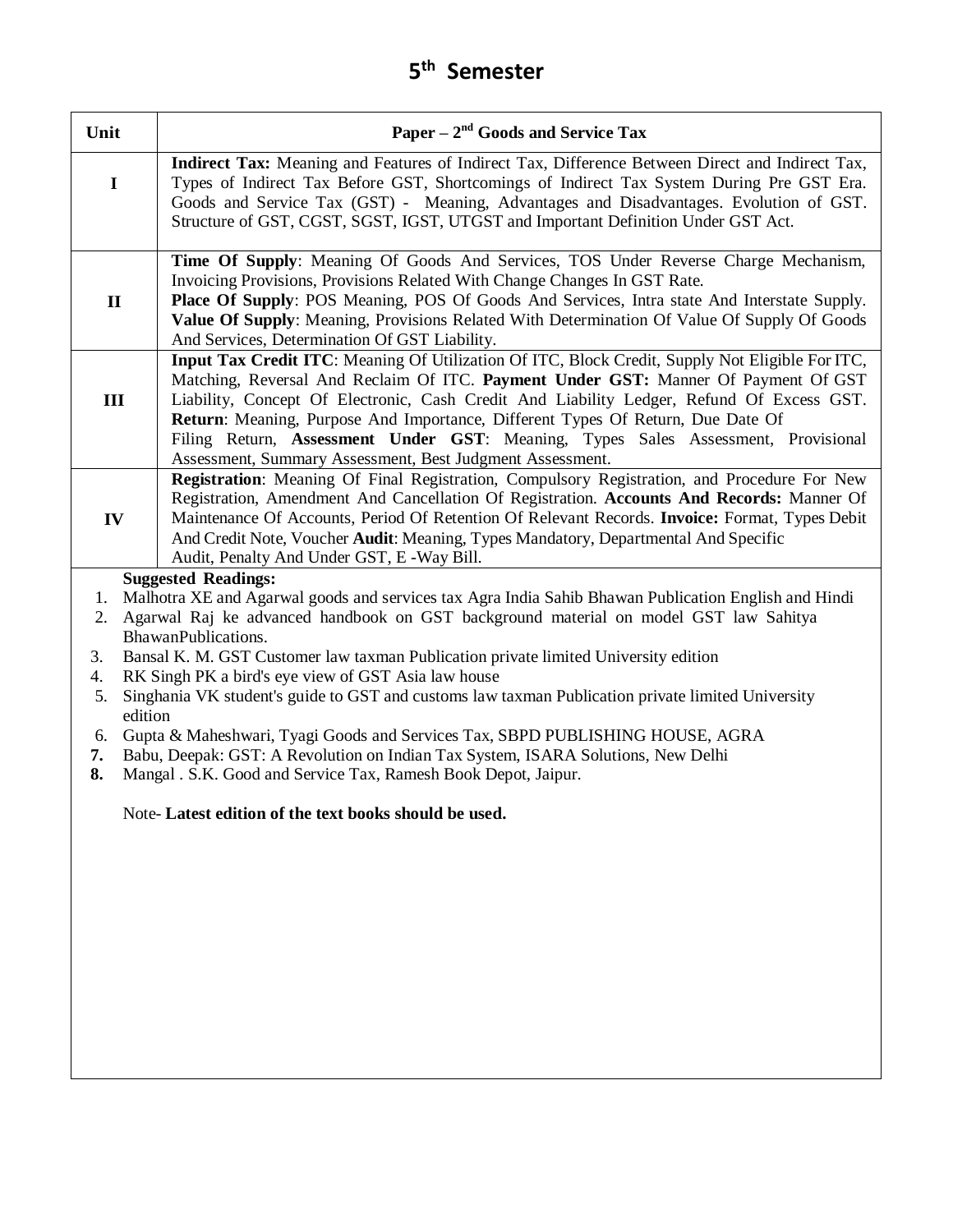| Unit                                   | Paper $-3^{rd}$ Business Finance                                                                                                                                                                                                                                                                                                                                                                                                                                                    |
|----------------------------------------|-------------------------------------------------------------------------------------------------------------------------------------------------------------------------------------------------------------------------------------------------------------------------------------------------------------------------------------------------------------------------------------------------------------------------------------------------------------------------------------|
| $\mathbf I$                            | Business Finance: Nature and Scope, Finance Function and Financial planning,                                                                                                                                                                                                                                                                                                                                                                                                        |
| $\mathbf{I}$                           | <b>Capital Budgeting:</b> Meaning,<br>Nature<br>and<br>Importance.<br><b>Investment Decision Techniques.</b>                                                                                                                                                                                                                                                                                                                                                                        |
| III                                    | Cost Of Capital: Meaning, Importance, Calculation of Cost of Debt, Preference Shares, Equity<br>Shares and Retained Earnings, Combined (Weighted) Cost of Capital,<br>Capital Structure: Meaning and Determination.                                                                                                                                                                                                                                                                 |
| IV                                     | Management of Working Capital : Meaning, Nature, Significance and Determinates.<br>Computation of Working Capital - Operating cycle method, Current assets and current liability<br>method.                                                                                                                                                                                                                                                                                         |
| 1.<br>2.<br>3.<br>4.<br>5.<br>6.<br>7. | <b>Suggested Readings:</b><br>Avadhani V A Financial System<br>Bhalla VK Modern Working Capital Management<br>Chandra Prasanna Financial Management Theory And Practices<br>Khan NY And Jain PK Financial Management Tax And Problems<br>Pandey I M Financial Management<br>Agarwal Anurag, Business Finance (Hindi and English) Navneet Publication, Najibabad<br>Bimal Jaiswal, Business Finance, New Royal Book Company<br>Note-Latest edition of the text books should be used. |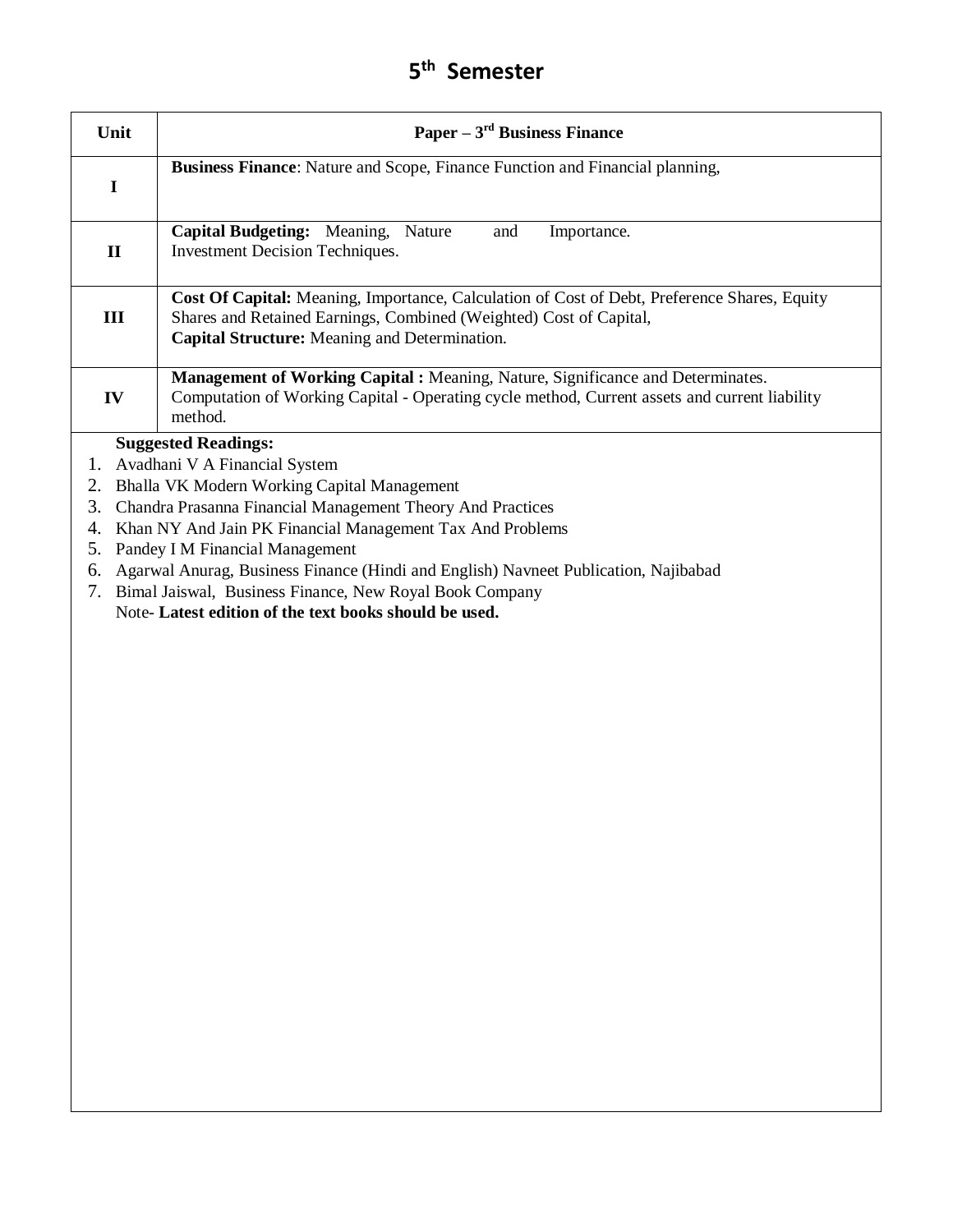| Unit          | Paper $-4$ <sup>th</sup> Principles and Practices of Insurance                                                                                                                                                                                    |
|---------------|---------------------------------------------------------------------------------------------------------------------------------------------------------------------------------------------------------------------------------------------------|
| $\mathbf I$   | <b>Introduction: Risk-</b> Meaning, Types, Causes, Methods of Handling Risks.<br><b>Insurance</b> - Meaning, Origin & Development, Functions, Types, Principles, Advantages,<br>Reinsurance, Double-Insurance.                                    |
| $\mathbf H$   | Life Insurance: Meaning, Importance, Essentials of Life Insurance Contract,<br>Procedure of Life Insurance. Life Insurance Policies, Nomination & Assignment, Surrender Value.<br>Life Insurance Corporation: Functions & Organization.           |
| Ш             | Marine Insurance: Meaning, Significance, Scope and Insurable Risk, Characteristics of Marine<br>Insurance, Contract, Types of Marine Policies, Main Clauses in Marine Policies and Marine Losses.                                                 |
| $\mathbf{IV}$ | Fire Insurance: Meaning, Hazards in Fire Insurance, Scope, importance, Fire<br>Insurance Contract, Conditions of Fire Insurance Policy & Procedure. Miscellaneous Insurance:<br>Motor Insurance, Burglary, Live-stock, Crop and Health Insurance. |
|               | <b>Suggested Readings:</b>                                                                                                                                                                                                                        |

1-Mishra M.N., Insurance- Principles & Practice.2- Gupta O.S., Life Insurance.

3- Vinayakam, M. Radhaswami &Vasudevam, Insurance- Principles & Practice.4- Kothari &Bhall, Principles & Practice of Insurance.

3 Bimal Jaiswal, Insurance and Risk Management, New Royal Book Company

.4. - शशशशशशशशशश शशशशशशशशश, शशशश शश शशशश <sup>I</sup>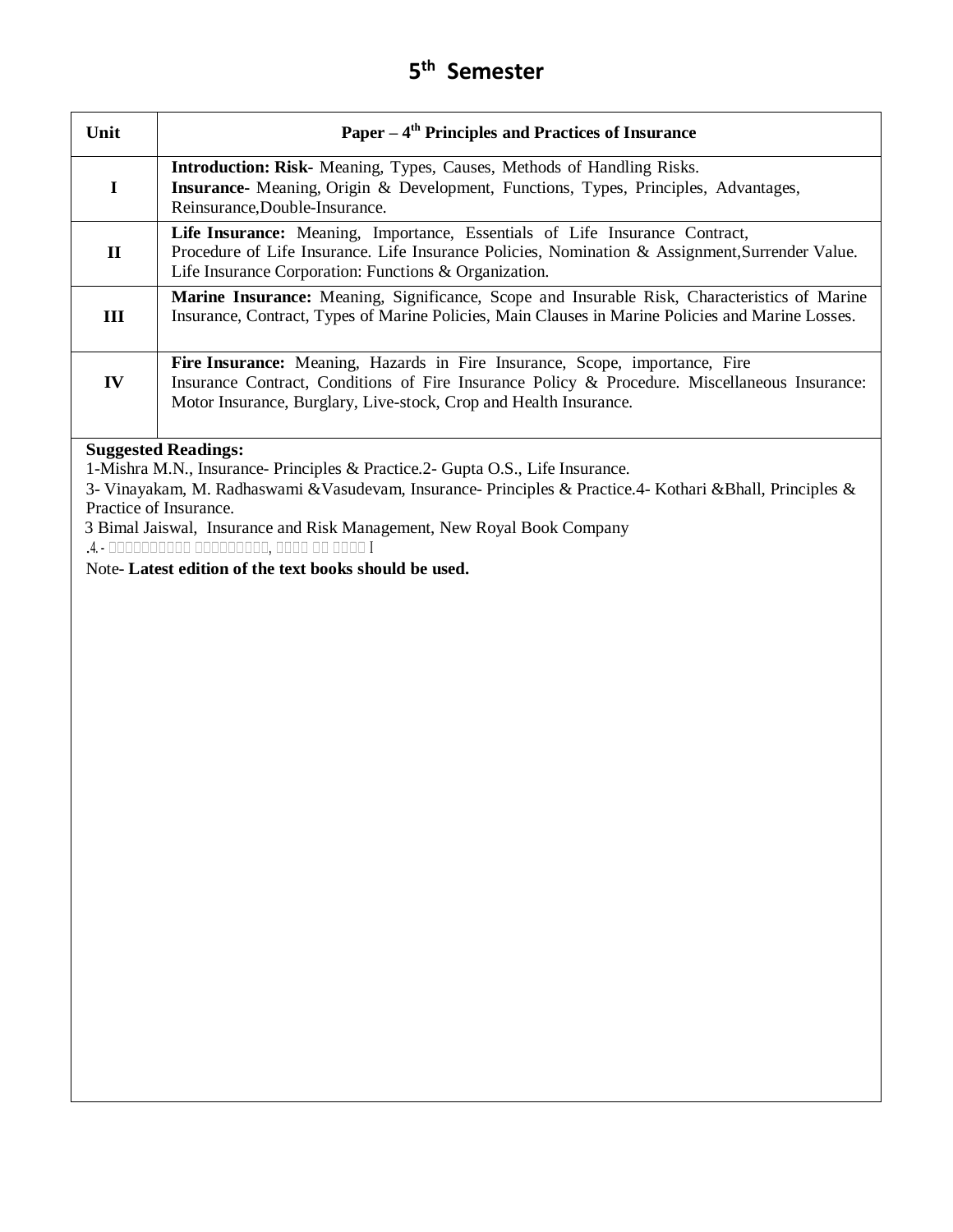| Unit         | Paper $-5$ <sup>th</sup> Monitory Theory and Banking in India                                                                                                                                                                                                                                                                       |
|--------------|-------------------------------------------------------------------------------------------------------------------------------------------------------------------------------------------------------------------------------------------------------------------------------------------------------------------------------------|
|              | Money: Definition and Functions of money. Alternative Measures to Money Supply In India<br>and their Different Components, Meaning and Changing Relative Importance of Each Component,<br>High Powered Money-Meaning and Uses, Sources of Changes in High Powered Money.<br>Financial System: Components, Financial Intermediaries. |
| $\mathbf{H}$ | <b>Indian Banking System:</b> Definition of Bank, Commercial Banks, Importance and function<br>Structure of Commercial Banking System in India. Regional Rural Banks,<br>Cooperative Bank in India. Process of Credit Creation by Banks; Determination of Money Supply<br>and Total Bank Credit.                                    |
| $\mathbf{H}$ | Development Banks And Other Non-Banking Financial Institution: Main Features, Problems<br>and Policies for Allocation of Institutional Credit, Problem Between The Government and The<br>Commercial Sector, Inter-Sectoral and Inter- Regional Problems, Problem Between Large and small<br>Borrowers.                              |
| $\bf{IV}$    | <b>The Reserve Bank of India: Functions, Instruments of Monetary and Credit Control;</b><br>Main Features of Monetary Policy Since Independence, Interest Rates; Various Rates In India (As<br>Bond Rate, Bill Rate, Deposit Rate, etc.) Impact of Inflation and inflationary Expectations.                                         |
|              | <b>Suggested Readings:</b>                                                                                                                                                                                                                                                                                                          |

- **1.** Saha SK Indian Banking System SBPD Publication (Hindi and English)
- **2.** Deshmukh And Indian Banking System Chandralok Prakashan(Hindi and English)
- **3.** Gupta SB Monetary Planning Of India
- **4.** Khan M Y Indian Financial System Theory And Practice
- **5.** Sengupta A K & Agarwal K Money Market Operations In India
- **6.** Bimal Jaiswal, Currence Banking and Exchange, Sahitya Bhawan Publication, Agra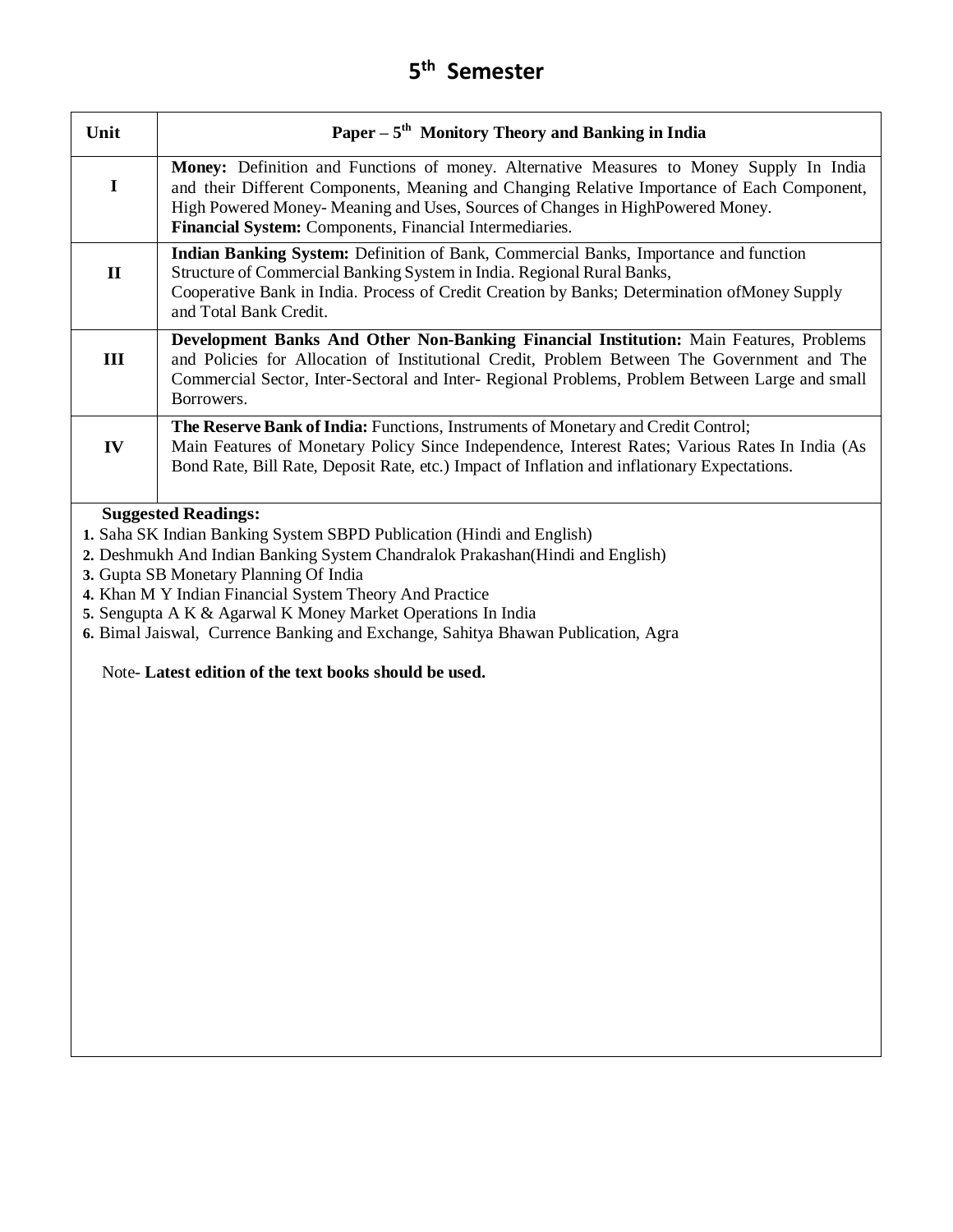| Unit                             | Paper – $1st$ Accounting for Managers                                                                                                                                                                                                                                                                                                                                                                                                                                                                                                                                                                                                                                                                                                                                                                                                                                                                                                                                                                                                                                                                                                                                                                 |
|----------------------------------|-------------------------------------------------------------------------------------------------------------------------------------------------------------------------------------------------------------------------------------------------------------------------------------------------------------------------------------------------------------------------------------------------------------------------------------------------------------------------------------------------------------------------------------------------------------------------------------------------------------------------------------------------------------------------------------------------------------------------------------------------------------------------------------------------------------------------------------------------------------------------------------------------------------------------------------------------------------------------------------------------------------------------------------------------------------------------------------------------------------------------------------------------------------------------------------------------------|
| $\mathbf I$                      | Management Accounting: Concept, Meaning and Characteristics of Management Accounting.<br>Difference between Financial Accounting and Management Accounting, Difference between Cost<br>Accounting and Management Accounting, Techniques, Objectives and Importance of Management<br>Accounting.                                                                                                                                                                                                                                                                                                                                                                                                                                                                                                                                                                                                                                                                                                                                                                                                                                                                                                       |
|                                  | <b>Management Accountant-</b> Duties, Status, Functions and Responsibility.<br>Financial Statement Analysis and Interpretation - Meaning, Objectives, Characteristics of an<br>Ideal Financial Statement, Parties Interested in Financial Statement. Types of Financial Statement<br>Analysis - Horizontal, Vertical and Trend Analysis.                                                                                                                                                                                                                                                                                                                                                                                                                                                                                                                                                                                                                                                                                                                                                                                                                                                              |
| $\mathbf{I}$                     | Ratio Analysis: Meaning, Utility, Classification of Ratios - Profitability Ratio, Activity Ratio<br>and Financial Position Ratios.<br>Break-even Analysis: Meaning, Objectives, Uses, Profit volume ratio, Computation of Break Even Point -<br>in Units, In amounts and In ratio                                                                                                                                                                                                                                                                                                                                                                                                                                                                                                                                                                                                                                                                                                                                                                                                                                                                                                                     |
| III                              | Fund Flow Statement : Concept, Meaning of the term Fund and Preparation of Fund Flow Statement<br>Cash Flow Statement: Concept, Difference between cash flow and fund flow. Preparation of Cash<br>Flow Statement (AS-3) - Calculation of Cash from operating activity (Indirect Method). Cash from<br>Investing activity, Cash from financing activity.                                                                                                                                                                                                                                                                                                                                                                                                                                                                                                                                                                                                                                                                                                                                                                                                                                              |
| IV                               | Business Budgeting: Meaning of Budget and Budgeting, Objectives, Limitations and importance,<br>Essentials of effective Budgeting, Classification of Budgets. Preparation of Flexible budget and Zero<br>Based Budget.<br>Standard Costing and Variance Analysis: Meaning, Objectives and advantage of Standard Costing<br>Variance Analysis: Material Only<br>Marginal Costing: Meaning, Objective and advantage of marginal costing, Preparation of Profit<br>and loss Account under Marginal costing and Traditional costing                                                                                                                                                                                                                                                                                                                                                                                                                                                                                                                                                                                                                                                                       |
| 2.<br>6.<br>English)<br>7.<br>8. | <b>Suggested Readings:</b><br>1. Homgren, C.T., Gary L. Sundem and William O. Stratton: Introduction to Management Accounting,<br>PrenticeHall of India, Delhi.<br>Homgren, Charles T., George Foster and Srikant M. Dailiar; Cost Accounting; A Managerial Emphasis,<br>PrenticeHall of India, Delhi.<br>3. Lall, B.M. and I.C. Jain: Cost Accounting: Principles and Practice, Prentice Hall of India, Delhi.<br>4. Welsch Glenn A., Ronald W. Hilton and Paul N. Gordon Budgeting, Profit Planning and Control, Prentice<br>hallof India, Delhi.<br>5. Baig Nafees: Cost Accounting, Rajat Publications, New Delhi. Baig Nafees: Management Accounting<br>&Control, Ashish Publishing Home, New Delhi.<br>Sharma R.K. and Gupta S.K.; Management Accounting, Kalyani Publishers, Ludhiyana. (Hindi and<br>Lal Jawahar; Managerial Accounting, Himalya Publishing House, New Delhi.<br>Sonar Jitendra, Management Accounting, Rajiv SBPD, Agra<br>9. Agarwal Anurag, Accounting for Management (Hindi and English) Swati Publication, Meerut<br>10. Rajkumar, Accounting for Management (Hindi and English) Navneet Publication, Najibabad<br>Note-Latest edition of the text books should be used. |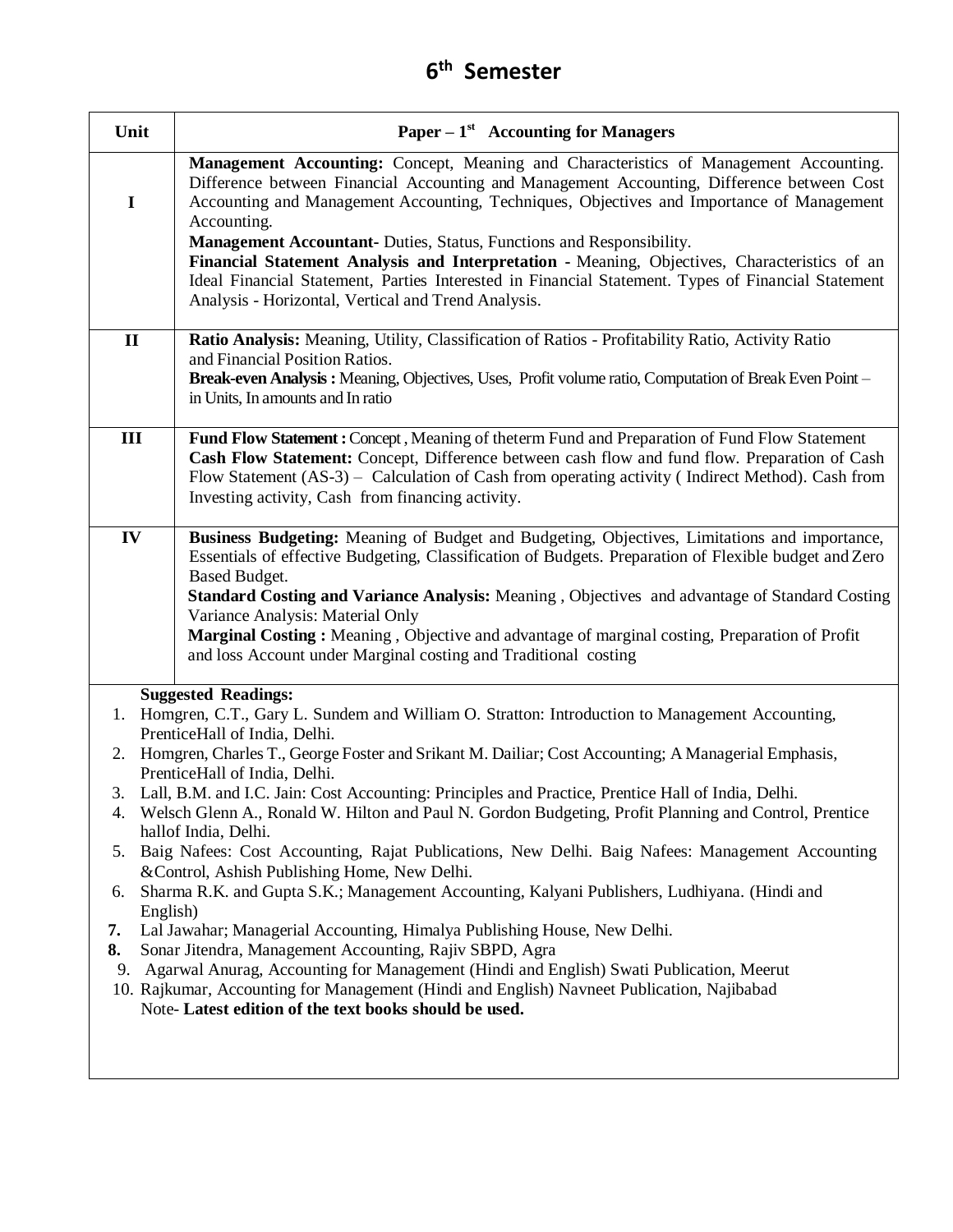| Unit                                                                                                                                                                                                                                                                                                                                                                                                                                                                                                                                                                                    | Paper – $2^{nd}$ Auditing                                                                                                                                                                                                                                                                                                                                                                                                                                                                                                                                                                                                              |
|-----------------------------------------------------------------------------------------------------------------------------------------------------------------------------------------------------------------------------------------------------------------------------------------------------------------------------------------------------------------------------------------------------------------------------------------------------------------------------------------------------------------------------------------------------------------------------------------|----------------------------------------------------------------------------------------------------------------------------------------------------------------------------------------------------------------------------------------------------------------------------------------------------------------------------------------------------------------------------------------------------------------------------------------------------------------------------------------------------------------------------------------------------------------------------------------------------------------------------------------|
| $\mathbf I$                                                                                                                                                                                                                                                                                                                                                                                                                                                                                                                                                                             | Audit and Audit Process: Meaning, Nature, Objectives and Various Classes of<br>Auditing, Standard of Auditing, Pronouncements on accepted Auditing practices, Internal Control<br>and the need for its evaluation by the Auditor. Methodology of Auditing and Fraud risk<br>management in Kautilya's Arthshastra.                                                                                                                                                                                                                                                                                                                      |
| $\mathbf{I}$                                                                                                                                                                                                                                                                                                                                                                                                                                                                                                                                                                            | Audit Procedures: Verification programme-selective verification, Audit in depth, test checking,<br>Auditor's Approach to statistical sampling, Routine checking, vouchers, verification and valuation<br>of assets and liabilities, Auditor's Report on<br>Profit and Loss Account and Balance Sheet.                                                                                                                                                                                                                                                                                                                                  |
| III                                                                                                                                                                                                                                                                                                                                                                                                                                                                                                                                                                                     | Audit of Limited Companies: Qualifications and Appointment of Company Auditors, their powers,<br>duties and liabilities as per Company Act 2013, Enquiries under Section 143, Audit of share capital,<br>share transfer and managerial remuneration, Additional matters in the Auditor's Report<br>(Manufacturing and other<br>companies), Auditor's Report Order 2020.                                                                                                                                                                                                                                                                |
| IV                                                                                                                                                                                                                                                                                                                                                                                                                                                                                                                                                                                      | Audit of Public Sector Undertaking and Banks: Special features concerning Audit of departmental<br>undertakings, Statutory Corporations and Government Companies, Procedure of appointment of<br>Auditors, Special features relating to the audit of Banks, Audit of Insurance Companies and audit of<br>non-profit companies.<br>Cost Audit: Importance of cost audit, Provisions regarding cost audit, Cost Audit report, Tax and<br>Social Audit.<br>Internal Audit: Objective and scope of Internal Audit, Responsibilities and Authority of Internal<br>Auditors, Relationship between internal auditor and<br>statutory auditor. |
| <b>Suggested Readings:</b><br>1. Gupta Kamal: Contemporary Auditing, TATA Mc Graw, New Delhi.<br>2. Tandon, B.N. : Principles of Auditing, S. Chand & Company, New Delhi.<br>3. Pargare Dinkar: Principles and practices of Auditing, Sultan Chand, New Delhi.<br>4. Sharma, T.R.: Auditing Principles and Problems, Sahitya Bhawan, Agra. (Hindi and English)<br>5. Yadav, Pankaj, Auditing, Neel Kamal Prakashan, Delhi(Hindi and English)<br><b>6.</b> Sharma, Sanjeev, Auditing: MK Publications, Agra (Hindi and English)<br>Note-Latest edition of the text books should be used. |                                                                                                                                                                                                                                                                                                                                                                                                                                                                                                                                                                                                                                        |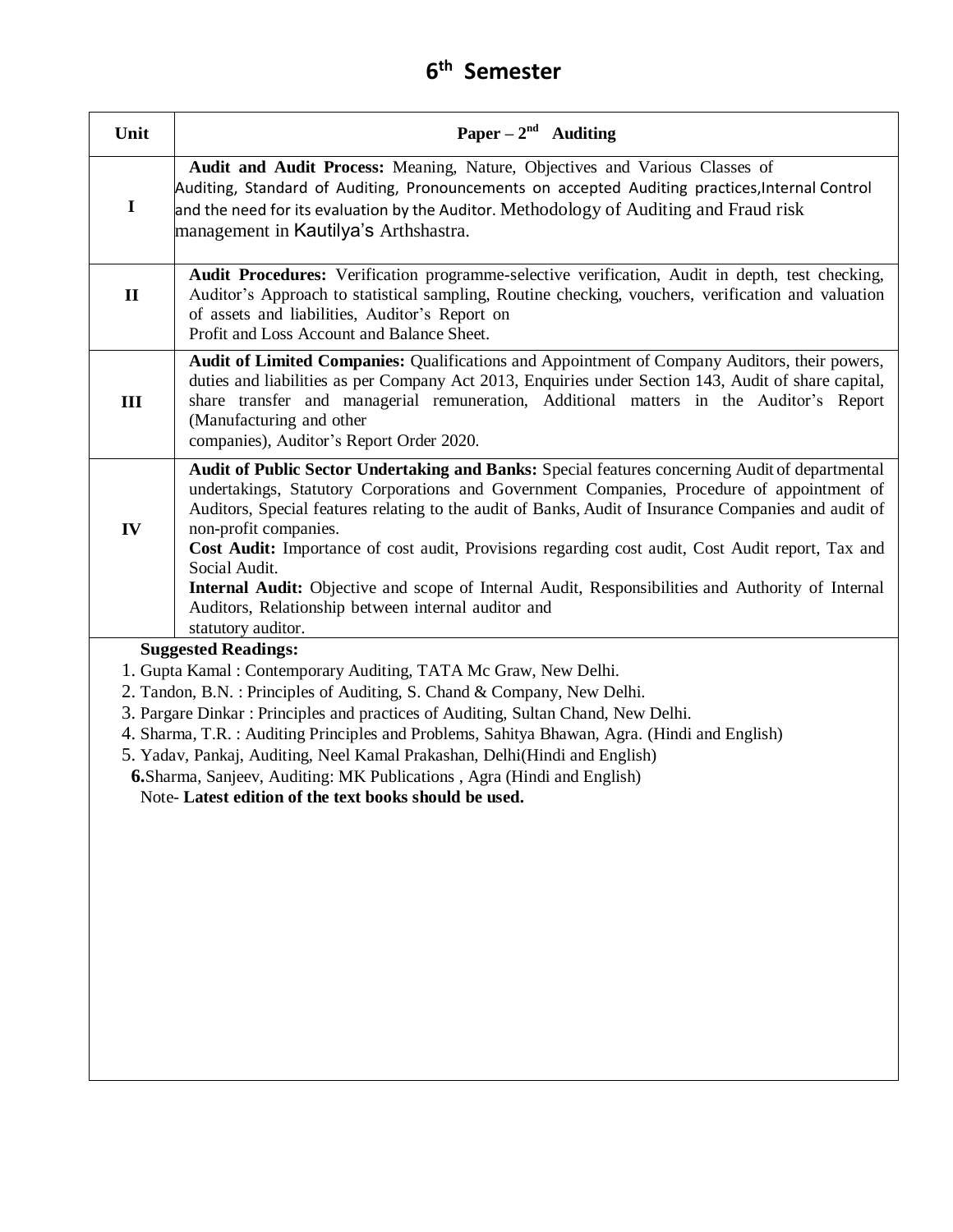| Unit                                                                                                                                                                                                                                                                                                                                                                                                                                                                                                                                                                                                                                                                                                                                                                                                             | Paper $-3^{rd}$ Financial Institutions and Market                                                                                                                                                                                                                                                                                                                                                                                                   |
|------------------------------------------------------------------------------------------------------------------------------------------------------------------------------------------------------------------------------------------------------------------------------------------------------------------------------------------------------------------------------------------------------------------------------------------------------------------------------------------------------------------------------------------------------------------------------------------------------------------------------------------------------------------------------------------------------------------------------------------------------------------------------------------------------------------|-----------------------------------------------------------------------------------------------------------------------------------------------------------------------------------------------------------------------------------------------------------------------------------------------------------------------------------------------------------------------------------------------------------------------------------------------------|
| $\mathbf I$                                                                                                                                                                                                                                                                                                                                                                                                                                                                                                                                                                                                                                                                                                                                                                                                      | Financial Markets an Overview: Meaning of Financial Market and its Significance in the Financial<br>System. Financial Markets in the Organized Sector - Industrial Securities Market, Government<br>Securities Market, Long-term Loans Market, Mortgages Market, Financial Guarantee Market,<br>Meaning and Structure of Money Market in India, Characteristics of a Developed Money Market,<br>Significance and Defects of Indian Money<br>Market. |
| $\mathbf{I}$                                                                                                                                                                                                                                                                                                                                                                                                                                                                                                                                                                                                                                                                                                                                                                                                     | Capital Market: New issue market - Meaning and Functions of New Issue Market,<br>Instruments of New Issues, Players and their role in the New Issue Market, issue-pricing<br>and marketing. Defects and Remedies of New Issue Market.                                                                                                                                                                                                               |
| III                                                                                                                                                                                                                                                                                                                                                                                                                                                                                                                                                                                                                                                                                                                                                                                                              | Secondary market: Functions and role of stock exchange; Listing procedure and legal requirements;<br>Public Stock Exchanges-NSE, BSE and OTCEI. Functionaries on Stock Exchanges: Brokers, Sub<br>brokers, market makers, jobbers, portfolio consultants,                                                                                                                                                                                           |
| IV                                                                                                                                                                                                                                                                                                                                                                                                                                                                                                                                                                                                                                                                                                                                                                                                               | Investor Protection: Grievances concerning stock exchange dealings and their removal, Demat<br>Trading.<br>SEBI Guidelines - Primary Market, Secondary Market and the Protection of investor'sinterest,<br>NCLT & NCLAT.                                                                                                                                                                                                                            |
| <b>Suggested Readings:</b><br>Machiraju, 'Indian Financial System' - Vikas Publishing House.<br>1.<br>Varshney P.N., & Mittal D.K., 'Indian Financial System', Sultan Chand & Sons, New Delhi.<br>2.<br>Avadhani V.A Capital Market, Himalaya Publishing House, New Delhi<br>3.<br>Mulay, M. A., "New Issues Capital Market in India"<br>4.<br>Gordon & Natarajan, "Indian Financial System" Himalaya Publishing House.<br>5.<br>Avdhani, V. A., "Investment Management" Himalaya Publishing House.<br>6.<br>Gupta, O. P., "Indian Securities Market".<br>7.<br>8. Jaiwal Bimal, Financial Market Institution and Financial Services, Sahitya Bhawan Publication, Agra<br>9. Jaiwal Bimal, Financial Market Operation, Sahitya Bhawan Publication, Agra<br>Note-Latest edition of the text books should be used. |                                                                                                                                                                                                                                                                                                                                                                                                                                                     |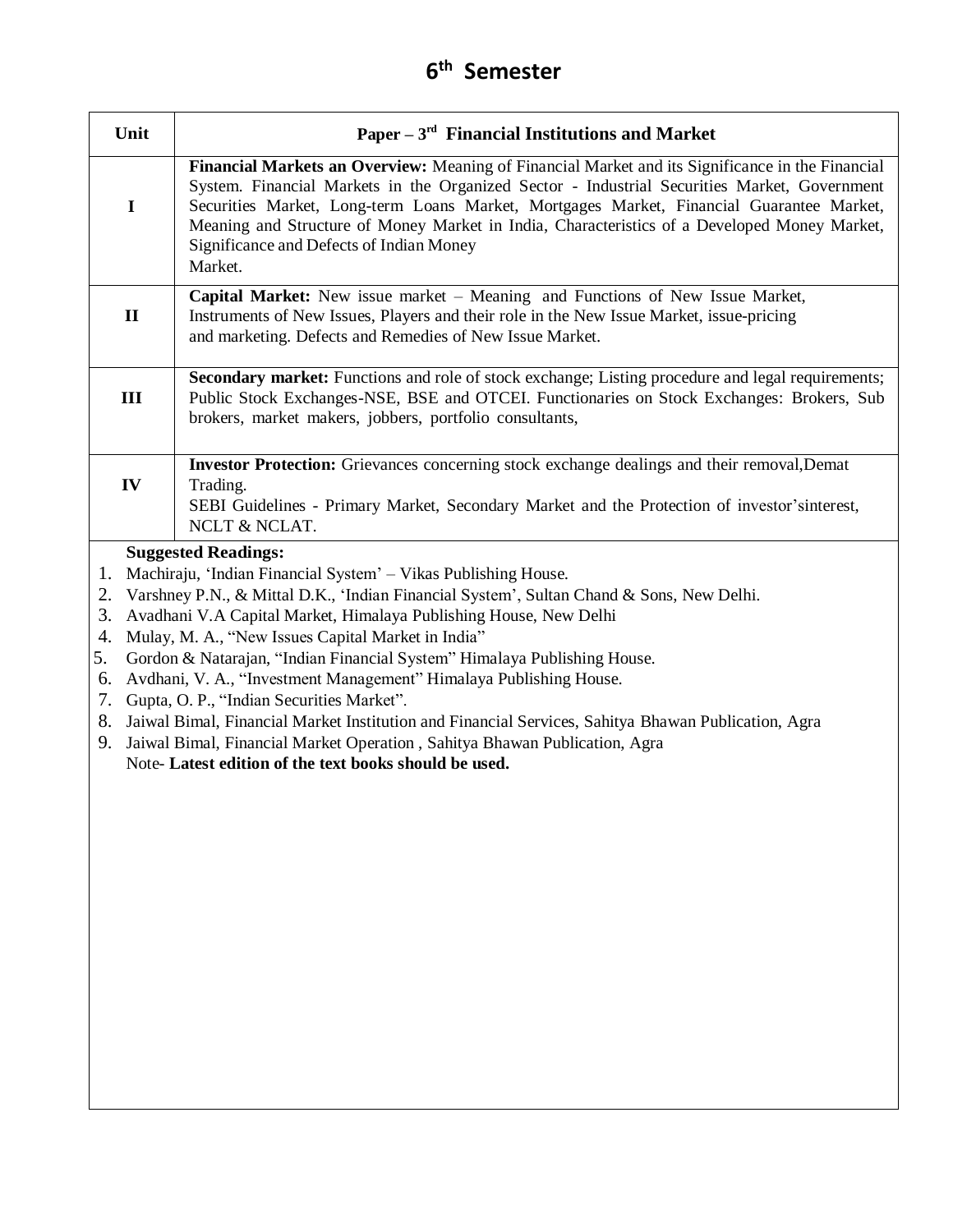| Unit                                  | Paper – 4 <sup>th</sup> Human Resource Management                                                                                                                                                                                                                                                                                                                                                                                                                            |
|---------------------------------------|------------------------------------------------------------------------------------------------------------------------------------------------------------------------------------------------------------------------------------------------------------------------------------------------------------------------------------------------------------------------------------------------------------------------------------------------------------------------------|
| $\mathbf I$                           | Human Resource Management: concept and function, Human resource, Human Resource<br>planning evolution of HRM emerging challenges of Human Resource<br>Management workforce diversity empowerment VRS work life balance downsizing.                                                                                                                                                                                                                                           |
| $\mathbf{I}$                          | Recruitment & Selection: Recruitment, factors affecting recruitment, sources ofrecruitment,<br>Selection - Process, selection test, Interview, Orientation, Placement.<br>Training & Development: Training- Objectives & Importance of training, Designing a<br>training programme, TrainingMethods-On job training and off- the job training, Training need<br>analysis, Training analysis.                                                                                 |
| III                                   | <b>Employee Compensation:</b> Compensation & Welfare, Job Evaluation. PerformanceAppraisal:<br>Techniques, Job Enlargement & Job Enrichment, Quality of Work<br>Life, Worker's Participation in Management.                                                                                                                                                                                                                                                                  |
| IV                                    | <b>Employee Welfare:</b> Various welfare schemes & Safety Measures. EmployeeBenefits - Meaning<br>and its types, Fringe Benefits; Remuneration - Salary, Bonus,<br>Commission, Long Term Incentives, Perquisites. Grievance Handling & Discipline – Meaning,<br>Importance. Collective Bargaining - Meaning and Importance, Process.                                                                                                                                         |
| 1.<br>2.<br>3.<br>Agarwal<br>4.<br>5. | <b>Suggested Readings:</b><br>Aswathappa K Maine resource management Tata McGraw Hill<br>Verma Pramod SaviBagiyaprabandhan Rao VSP human resource management Excel books<br>Tripathi PC personnel management and Industrial Relations Sultan Chand and sons<br>&Fauzdar,<br>Human<br>Resource<br>Management-SBPD<br>Publishing<br>House,<br>Agra<br>English/Hindi)<br>Jaiswal Bimal, Human Resource, New Royal Book<br>Note-Latest edition of the text books should be used. |